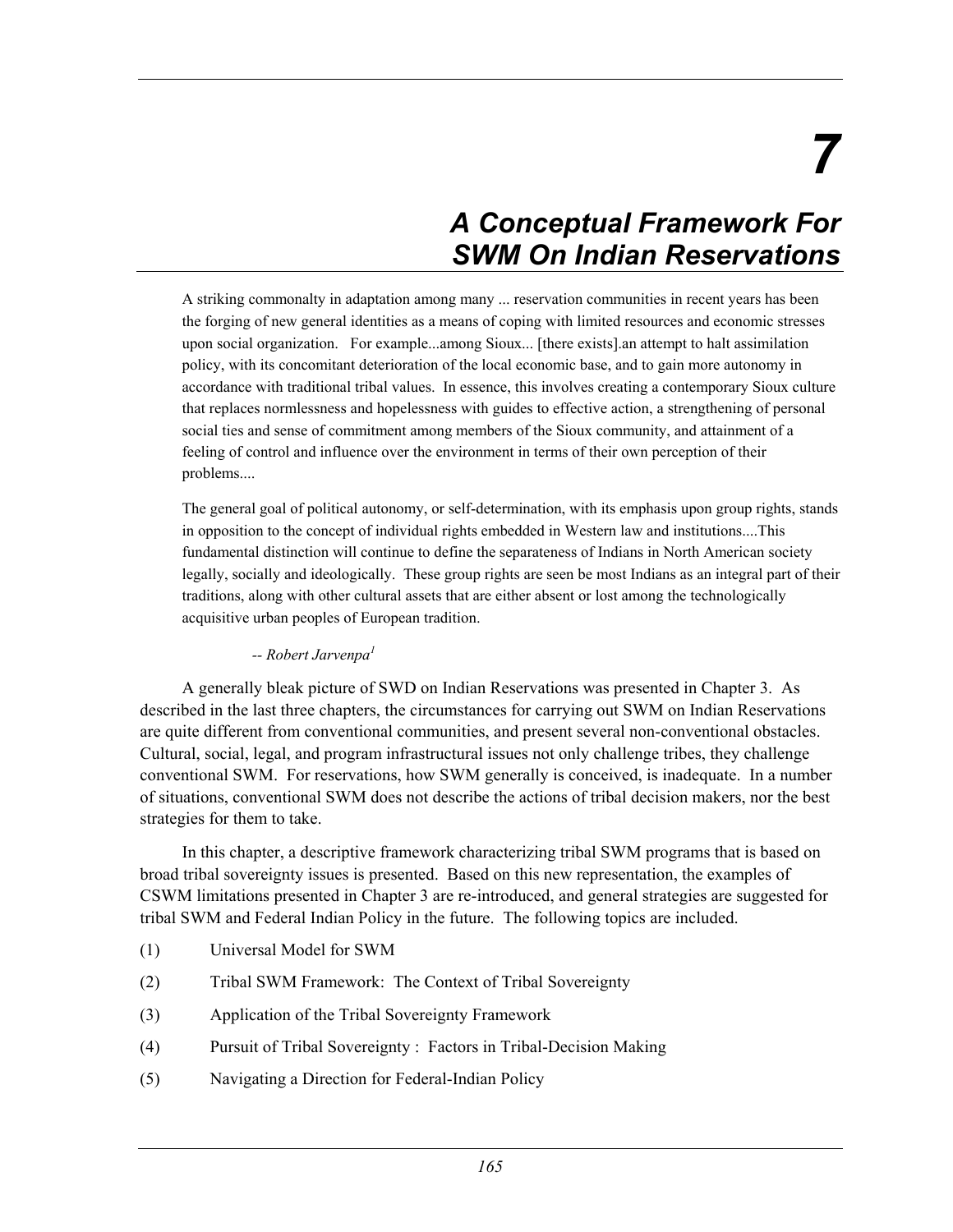#### (6) Conclusions

## **7.1 UNIVERSAL MODEL FOR SWM**

As described throughout the text, tribes do not have conventional government authority nor, generally, conventional resources and demographics, so that application of CSWM is not reliable. The unique socio-cultural, legal, and program organizational issues examined in the previous three chapters differentiate tribal SWM program practices and situations from that of conventional programs. Essentially, these issues place SWM situations for tribes beyond the parameters of conventional SWM description..

Tribal options are defined by unique legal factors; tribal decisions and community response are due to unique socio-cultural factors; and resources and program capability are defined by unique program organizational factors. These tribal circumstances, that are different from the conventional, make up the situation context, and are what necessitate a different SWM approach.

The fact that context is key in tribal SWM is not a singular circumstance. Context is really part of any community=s SWM. Humans carry out SWM; and culture-- or context-- pervades human activity. Recall that CSWM is implicitly contextual because attributes of a conventional community are assumed. But if that context is made explicit as in Figure 7-1, another perspective emerges. True, no activity can be separated from its context. But while merely a contrivance, the idea proposed in Figure 7-1 is a universal framework for SWM. The necessary components of SWM engineering are dealt with according to the culture and situation in question. Thus, such a representation should work for all types of communities, including tribal.

## **7.2 TRIBAL SWM FRAMEWORK: THE CONTEXT OF TRIBAL SOVEREIGNTY**

In applying the above model to develop a framework for tribal SWM, the importance of tribal sovereignty, as described in Chapter 4, is recalled. Again, tribal sovereignty is used in this study as a catch-phrase for all issues confronting tribes in maintaining the integrity of their community. For tribes, the pursuit of tribal sovereignty includes guarding cultural, socio-economic, and political borders. In essence, it is the full Asense@ or Aimpression@ of tribal sovereignty that is being sought by tribes, not simply the legal. Because cultural integrity and economic independence are crucial to tribes in retaining their sense of tribe, full tribal sovereignty includes these factors as well, and is not reliant solely on legal authority.

The role of this broad tribal sovereignty Aumbrella@ as the central consideration in tribal SWM problems has been examined repeatedly in this study. Pursuit of tribal sovereignty infiltrates, impacts, and is impacted by SWM activities. Broad tribal sovereignty accounts for the cultural, social, jurisdictional, and program infrastructural obstacles described in the past three chapters. While tribal loyalty within some tribes is to class, districts, or bands within the federally recognized Atribe@, the shared goal of tribal sovereignty rises above intra-tribal struggles<sup>2</sup>. Tribal sovereignty is the most fundamental aspect of being a tribe<sup>3</sup>, and based on pursuit of its legal construct and broader socio-cultural scope used here, tribes appear to make their primary decisions<sup>4</sup>.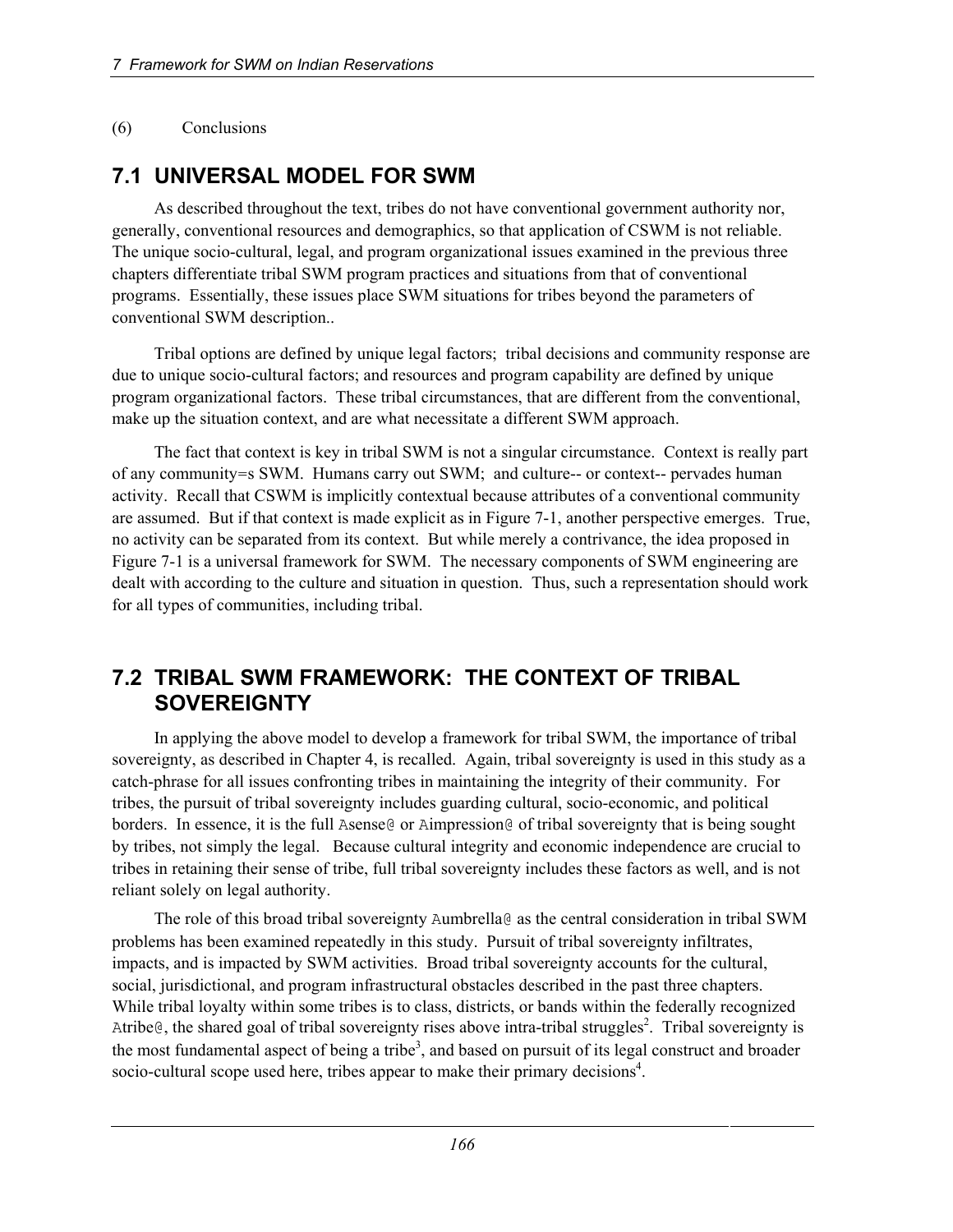The study contention is that tribal SWM decisions must be based on the goal of this encompassing concept of tribal sovereignty as well, so that how SWM decisions are made depends on how broad tribal sovereignty is affected, and what decisions strengthen it the most. The decision making is framed within tribal characteristics relevant to tribal sovereignty that have been examined in the previous three chapters, such as community demographics and nature, non-Indian presence and involvement, and level of program development. For reservation SWM, it is the goal of an encompassing tribal sovereignty--in essence, increasing the Asense@ or Aimpression@ of tribal sovereignty--that forms the community context of Figure 7-1. Note, because tribes use broad tribal sovereignty as the basis to make decisions, workable SWM solutions must also incorporate the goal of increasing, or minimizing the erosion of,. broad tribal sovereignty. As a number of considerations examined here support, adherence to tribal sovereignty goals influences the success of tribal SWM programs. Further, because tribal sovereignty is necessary for a tribe to function culturally, socially, and governmentally, its pursuit must be necessary to ensure a successful SWM program for the longterm.

Interestingly, for an economic development venture in general to be successful, it has been found that tribes must act according to their own historically derived cultural impositions on what type of venture might work well<sup>5</sup>. Tribal culture-- again, a crucial part of broad tribal sovereignty-dictates the character of a successful development project<sup>6</sup>. Adherence to culture can promote the most effective tribal economic decision making<sup>7</sup>. Why should SWM program development and decision making be immune to the principle? What degrades tribal sovereignty in the long run reduces tribal SWM capability because it weakens community integrity, practical jurisdiction, and/or tribal infrastructure<sup>8</sup>.

# **Socio-Cultural Issues**

Consider how tribal sovereignty encompasses the socio-cultural obstacles examined in Chapter 4. Cultural differences that impact waste management issues exist because the tribes have managed to stay tribes. Without keeping assimilation and/or acculturation forces at bay through tribal sovereignty, tribal culture slowly diffuses into the conventional<sup>9</sup>. The world view of separatism would replace holism. Perceptions of what wastes are and where they belong would become "conventional". Tribal community disposal behavior would eventually result from conventional culture mores. The most effective education and enforcement strategies, therefore, would be conventional. Tribal reception to outsider education or punitive disposal fines, for example, would be improved.

Similarly, social SWM issues facing tribes exist because the tribe is a community unto itself. Thus, social divisions result. Purposeful non-Indian waste dumping and non-Indian unwillingness to participate in tribal SWM plans are due precisely to tribal sovereignty issues. Absence of non-Indian voting rights, limits on county government authority, special Indian privileges, tribal diplomatic and social distancing, court jurisdiction battles all result from tribal sovereignty, its historic rationale, or attempts at furthering it. Socially-driven waste dumping by Indians is likewise due to tribal sovereignty issues. Antagonistic, wary, and/or victimized thinking emanates from historical persecution, current jurisdiction battles, and socio-economic inequality arising from tribal sovereignty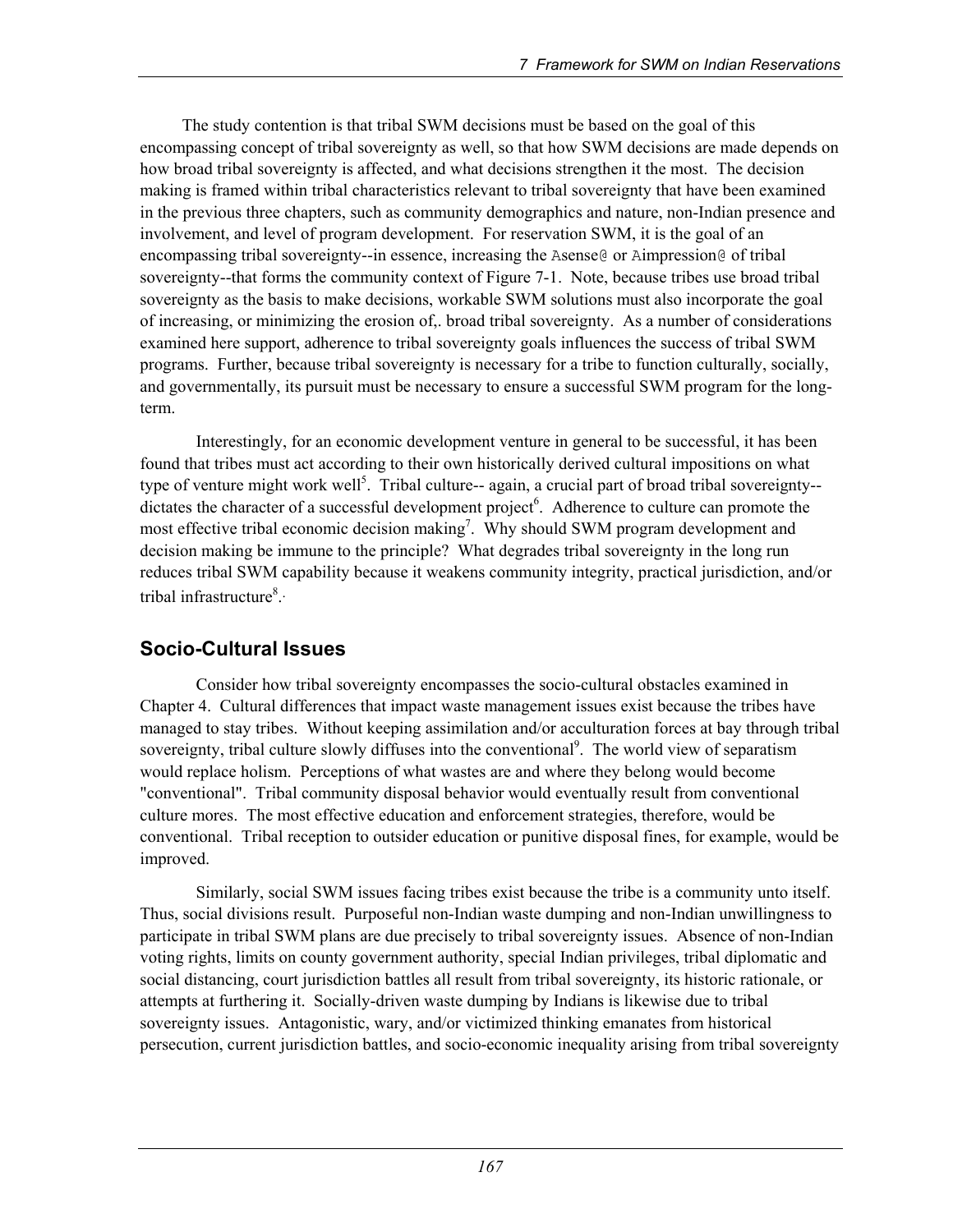issues as well as the associated geo- $^{10}$ , politico-, and socio-economic isolation of tribes.



 Figure 7-1 Universal framework for solid waste management program.

## **Jurisdictional Issues**

Without land and the authority over that land and its people, tribal identity is at serious risk<sup>11</sup>. Tribal jurisdiction-- the authority to maintain tribal political, geographical, and socio-cultural borders-- is the primary facet of sovereignty. So, for example, wariness of going to court, or exercising tribal authority is a tribal sovereignty issue, as are limits on, and protection of, tribal authority. The uncertainty on fee lands about whose responsibility SWM is, and whether the county provides waste services to non-Indian residents are tribal sovereignty issues as well.

## **Program Infrastructure**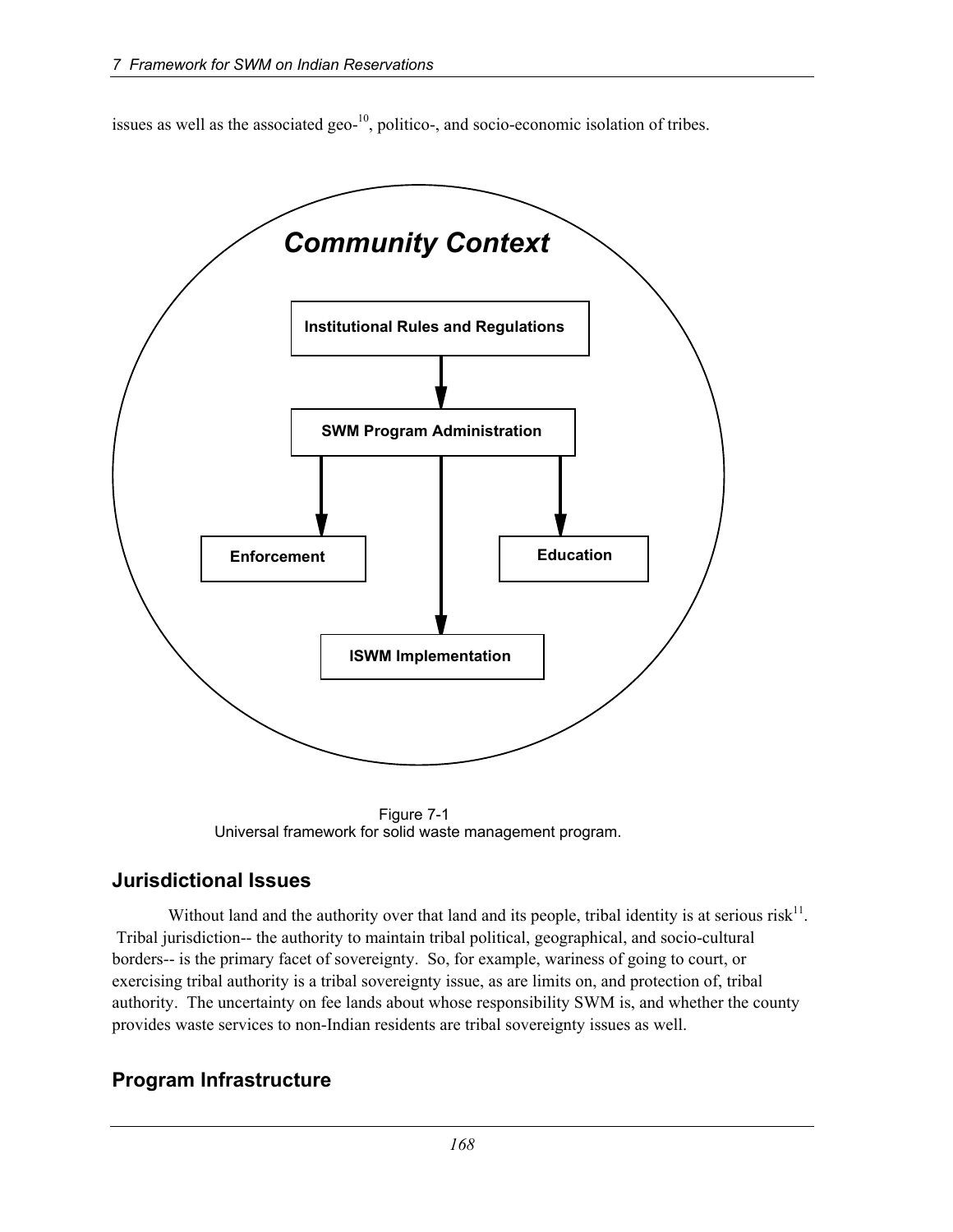Program infrastructural obstacles that tribes face in carrying out SWM can be related broadly to tribal sovereignty and/or its fallout. A strong, effective government and its programs are needed to carry out SWM. But a government can not be strong without tribal sovereignty. Consider funding issues. Tribes are in the financial position they are in because they were treated as municipalities under RCRA, and ignored. So their programs are new and their staff inexperienced. State funding is practically unavailable because of conflicting sovereignty. Taxing non-Indian residents is not possible because of limits on sovereignty. Funding from members is difficult due to poverty brought about by Federal Indian Policies of the past<sup>12</sup>. Restrictions on use of tribal land, an unfavorable business climate, an entrenched federal bureaucracy, and the need to remain a tribe culturally and socially, all link to tribal sovereignty goals or policy results and contribute to tribal poverty.

Enforcement is linked directly and indirectly with tribal sovereignty issues such as culture, jurisdictional boundaries, etc. Scale logistics result from demographics of the tribe and reservation, such as numbers and degree of checkerboard distribution of tribal members and non-Indians - considerations central to broad tribal sovereignty concerns. How best to enforce against tribal members is decided in the context of what traditional discipline is, and whether that might be more effective. Structural problems result from the persistence of tribes in retaining traditional tribal authority in the face of practically-forced bureaucracies. Problems with local government relationships are also due to protecting sovereignty. Institutional obstacles exist because tribes are sovereign, and require separate treatment as governments, and the federal trust must be carried out. Individual relationships are affected by cultural differences and direct sovereignty concerns.

## **A Conceptual Framework for Tribal SWM Programs**

Features of the conventional SWM program are combined with the goal of tribal sovereignty and depicted in Figure 7-2. As shown in Figure 7-2, the primary driving force behind SWM decisions is the goal of broad tribal sovereignty. Its consideration is supreme. There are several points to consider before discussing in detail how and why such a framework can work.

#### **Generality**

Like the conventional SWM program representation on which it is based, the framework proposed here is quite general. While some studies have described individual tribal leadership behavior in detail<sup>13</sup>, modeling a SWM decision process that works for all tribes necessitates a broad and simple conception. Further, the purpose here is to provide a better way to think about tribal SWM programs, not step-by-step guidance. In essence, tribal SWM works differently because tribes strive for, and their circumstances differ due to, tribal sovereignty issues. When tribal sovereignty is of no concern, this framework collapses to its conventional counterpart, and conventional SWM engineering becomes appropriate.

#### **Use**

The suggested framework can be viewed from two different perspectives. First, it can be used to describe tribal SWM decision making, so that diverse institutions and agencies involved with tribal SWM can understand tribal actions. Second, it can be used to define what is in the best interests of the tribe-- the SWM decision that maximizes tribal sovereignty in the long-term, with SWM objectives acting essentially as constraints. Such a perspective is useful on several accounts. It provides a means for non-tribal policy makers to understand the approach taken by tribes in dealing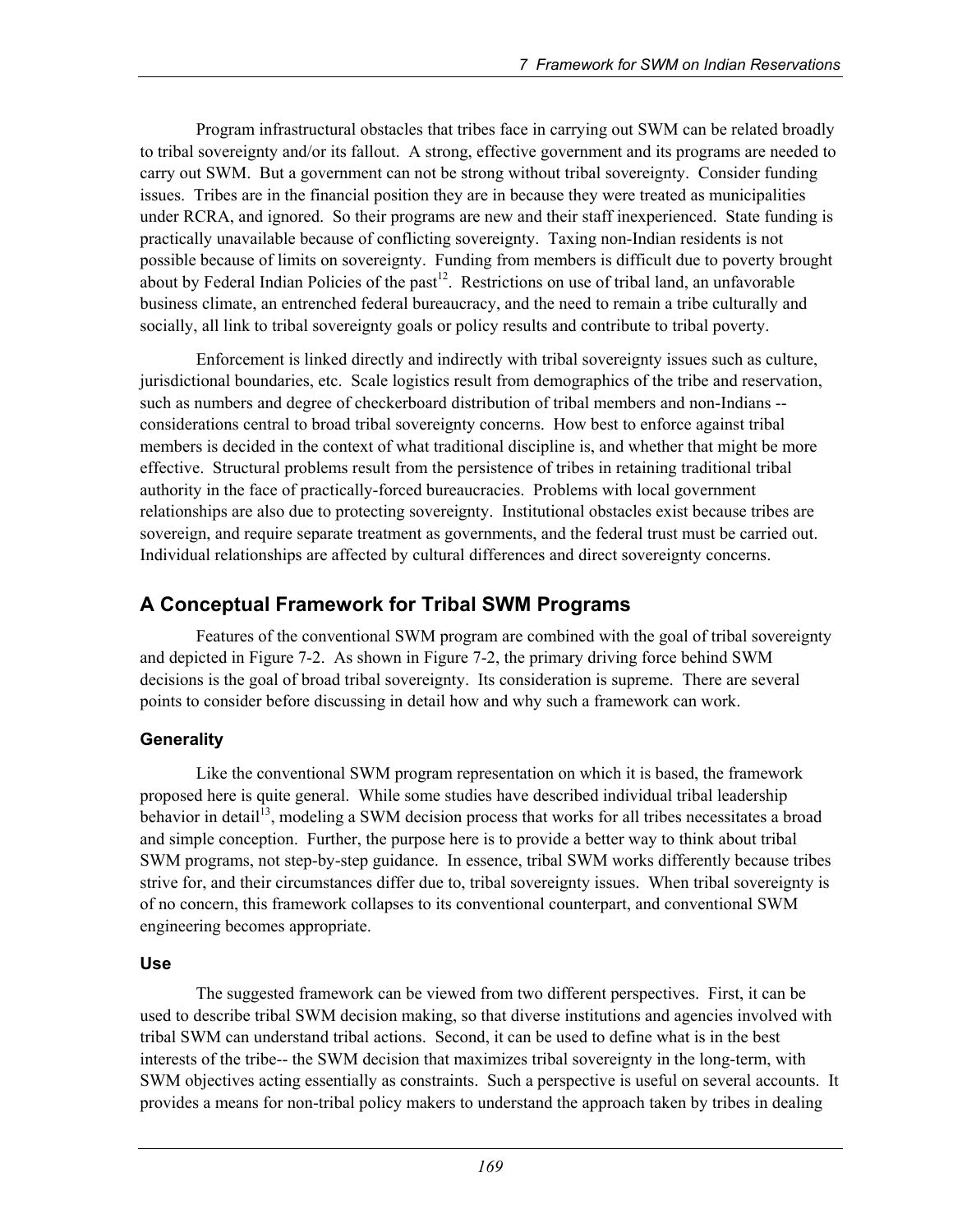with their SWM matters. It serves tribes as a policy justification to federal agencies and state and local governmental interests. And because the goal of tribal sovereignty coincides with federal government dictates and policy, this conception of how tribal SWM programs work can be used as a guide in determining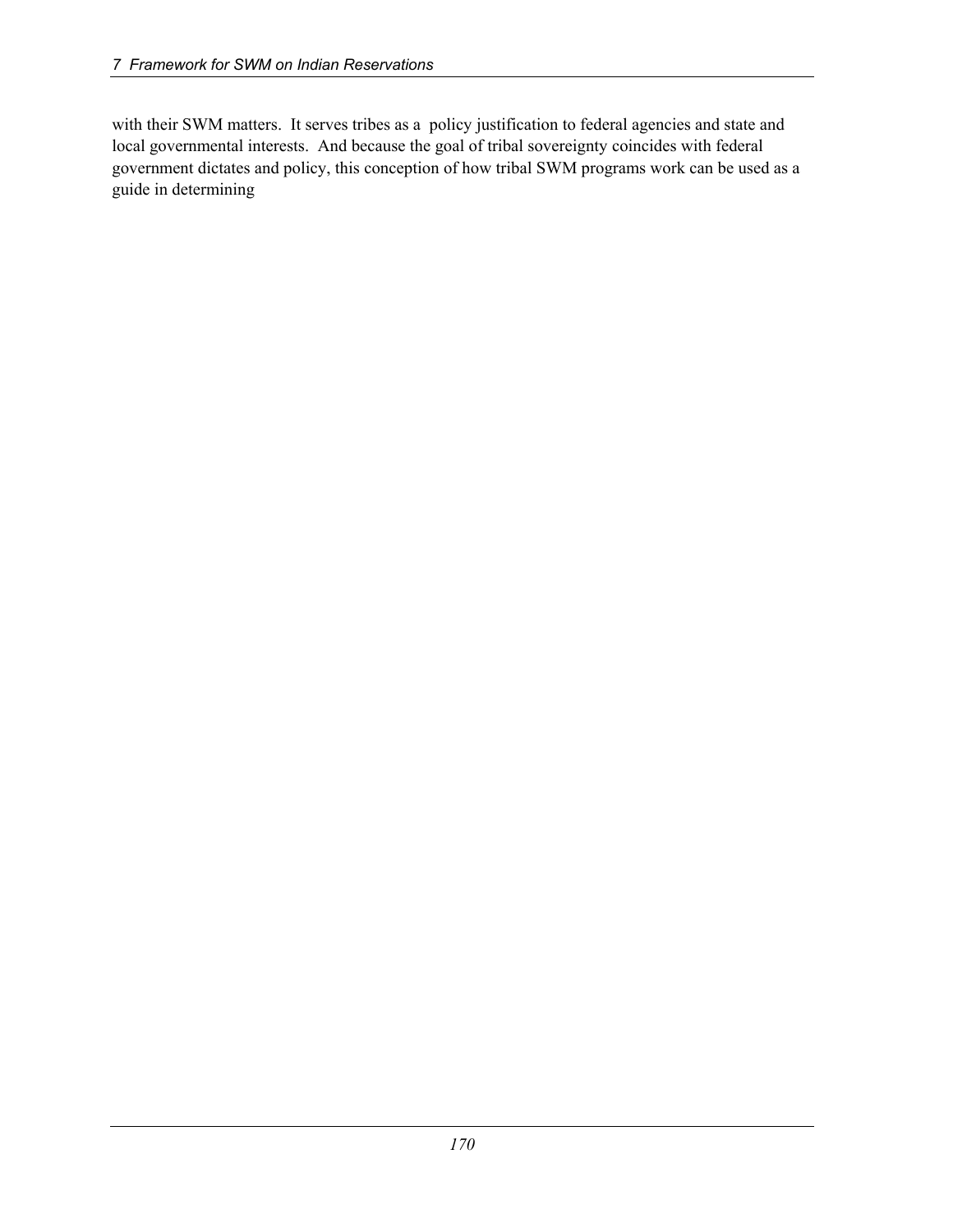

 Figure 7-2 A framework for a tribal solid waste management program.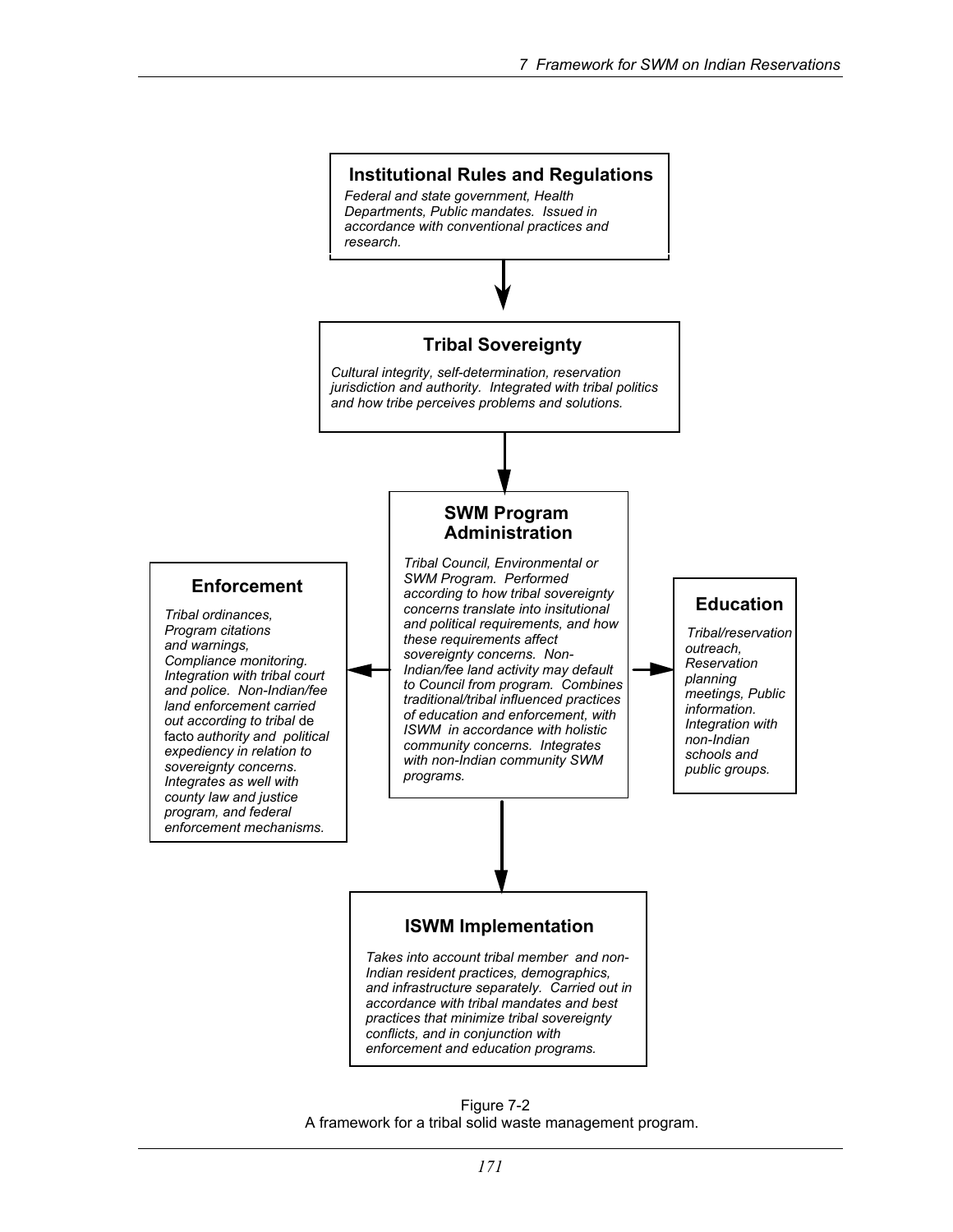# **7.3 APPLICATION OF THE TRIBAL SOVEREIGNTY FRAMEWORK**

Consider how the framework might be applied to explain the puzzles of Chapter 3. Take first the case of the Uneconomical Choice of a Landfill. With a conventional community, the central question might be what option meets environmental regulations at a minimum cost. With tribal SWM, the question becomes framed in terms of what option will address tribal SWM problems (or meet regulations) as much as possible while strengthening, or at least not negatively impacting tribal sovereignty. Using this perspective, several possible ensuing scenarios can be predicted.

## **Rules and Regulations**

With the central question revolving around tribal sovereignty, SWM rules and regulations are considered in the context of tribal sovereignty. So, for example, from the standpoint of the tribe, the 2-3 million dollars required to construct a compliant landfill for its poor rural community of 5,000 may not seem exorbitant. Thus, the tribe has forged ahead with geohydological surveys to choose the best location. Similarly, a much smaller tribe has been conducting preliminary financial and siting studies to choose between citing an incinerator or landfill, with life cycle costs per ton of \$202 and \$229, respectively, rather than use the nearest non-Indian landfill, an option with life cycle costs that are 30 and 40 percent less<sup>14</sup>. As described in Chapter 4, substantial sovereignty benefits are gained by having a tribal landfill. Autonomy is fostered and the Aoutside@ is kept out.

## **Program Administration**

How the tribe decides to administer the landfill depends on its program infrastructure, and how tribal sovereignty might be affected. So for example, building a landfill in accordance with federal regulations would likely involve outside help from federal agencies and/or local equipment and waste hauling businesses. Because tribal sovereignty issues are involved, the project may be placed away from SWM program influence, and into Tribal Council control

Funding might be examined by the tribe in terms of how tribal sovereignty is impacted by the project as well. Outside influence is attached when securing and outside loan, and dependency is fostered. In fact, at this stage, the tribe may decide a compliant landfill is not desirable<sup>15</sup>. But the additional dependency might be seen as a better choice than the more overt dependency instilled using county disposal facilities.

# **Enforcement**

Looking at enforcement issues also revolves around how tribal sovereignty is impacted and impacts the situation. For example, any increased enforcement associated with the landfill (e.g. against dumping outside of closed gates) was expected to be mostly with tribal members, so sovereignty would not be seen as threatened. Non-Indians might attempt to use the landfill, but the tribe could require identification, and turn them away. Thus, in terms of enforcement, sovereignty would be strengthened and not risked with a tribal landfill.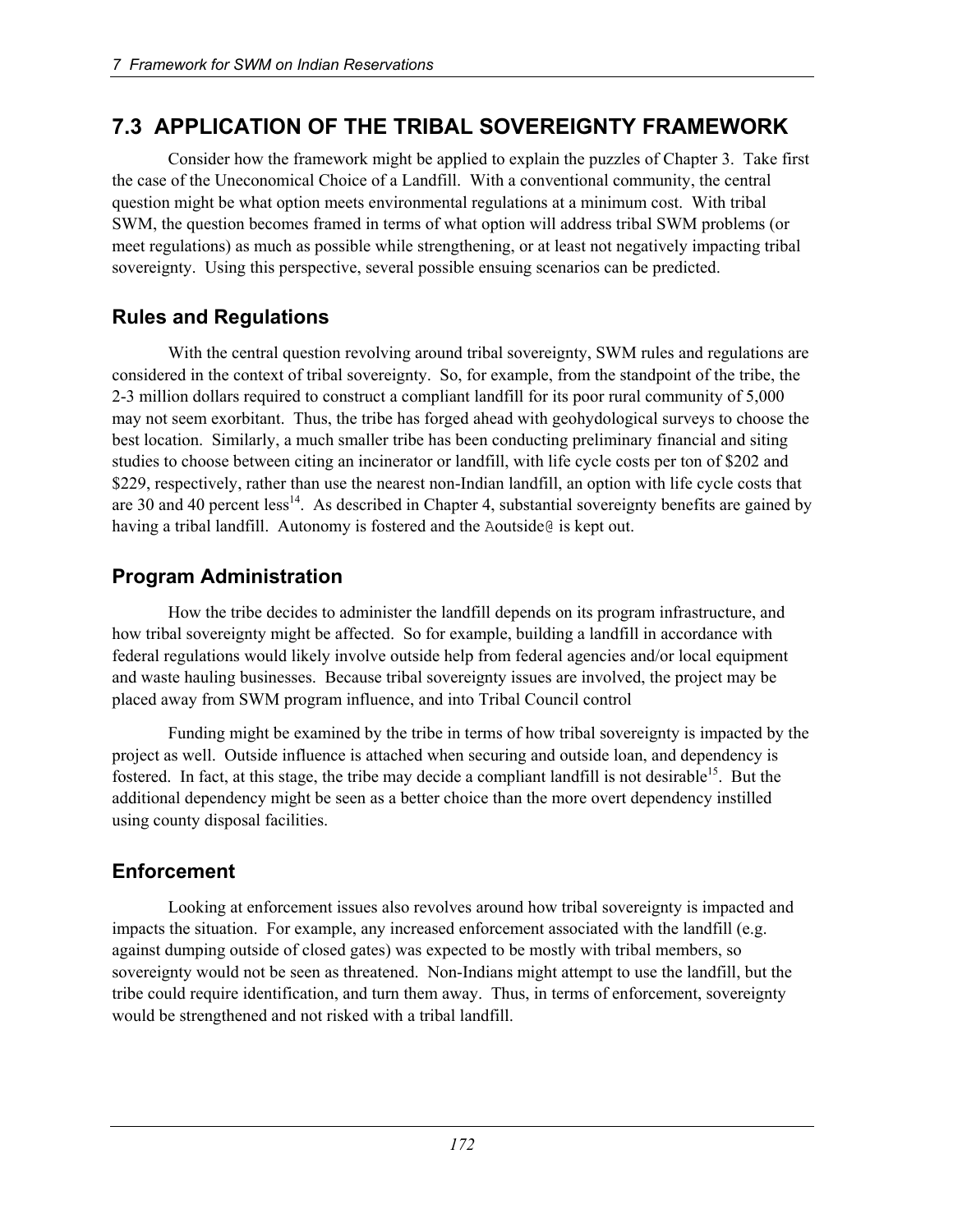# **Education**

In terms of education, a tribal landfill would be seen as beneficial as well. The process of public education (i.e. proper use and benefits of a landfill) could strengthen tribal sovereignty by employing traditional teaching, and thus increasing cultural integrity. Increased cultural integrity strengthens tribal pride and hinders social disintegrative processes such as alcoholism, mental depression, and high school dropout.<sup>16</sup> The addition of relatively technical positions to the reservation would provide additional Indian role modeling for reservation children..

# **Tribal ISWM Choice**

What does the tribe choose? Other disposal options are wanting in terms of tribal sovereignty. A county landfill requires dealing with the county as a government. Tribal insulation would suffer and the

tribe would be beholden to regional local government SWM plans. Use of a transfer station would not solve that problem; more outside contracting is required. With household collection, even if its members could afford it, the tribe would still be beholden to county SWM plans. Recycling, reuse, and composting programs would reduce dependency on the county only, not stop it. Thus, given all of the above considerations, the tribe=s choice of a tribal landfill could be predicted with the new framework..

It is worth noting that the choice of a landfill is made given the information available to the tribe. A non-compliant landfill or existing waste site might be chosen by a tribe that was oblivious to potentially serious health and environmental risks. Here, the "best choice" may not be made. Degradation of land or community health impacts tribal sovereignty a great deal, given the importance of both to the continuance of the tribe. Resultant health and environmental problems could precipitate lawsuits from the outside (i.e. non-Indian RCRA citizen=s suits), as well as EPA action. Cleanup and legal costs could decimate tribal funds, and social priorities might need postponing. Contamination problems might seriously impact traditional tribal fishing and hunting activities.

Thus, based on the proposed framework, it can be argued that, were tribes to possess the necessary technical information, they would not choose a disposal option that posed *serious* environmental risks. Note such an argument does not mean that tribes given the information would comply with RCRA fully, but rather that they would choose to modify their disposal site or disposal methods to lessen negative environmental consequences so that the above impacts would be unlikely to occur. In such an action, RCRA requirements may or may not be met, depending on such factors as whether the tribe views RCRA compliance as a benefit, and whether compliance is considered economically feasible.

## **Discussion**

The puzzles in Chapter 3 have been explained previously in terms of cultural, social, jurisdictional, and program infrastructural obstacles. They might be predicted by the goal of tribal sovereignty as well.

For example, the Unused Transfer Station could have been predicted by noting how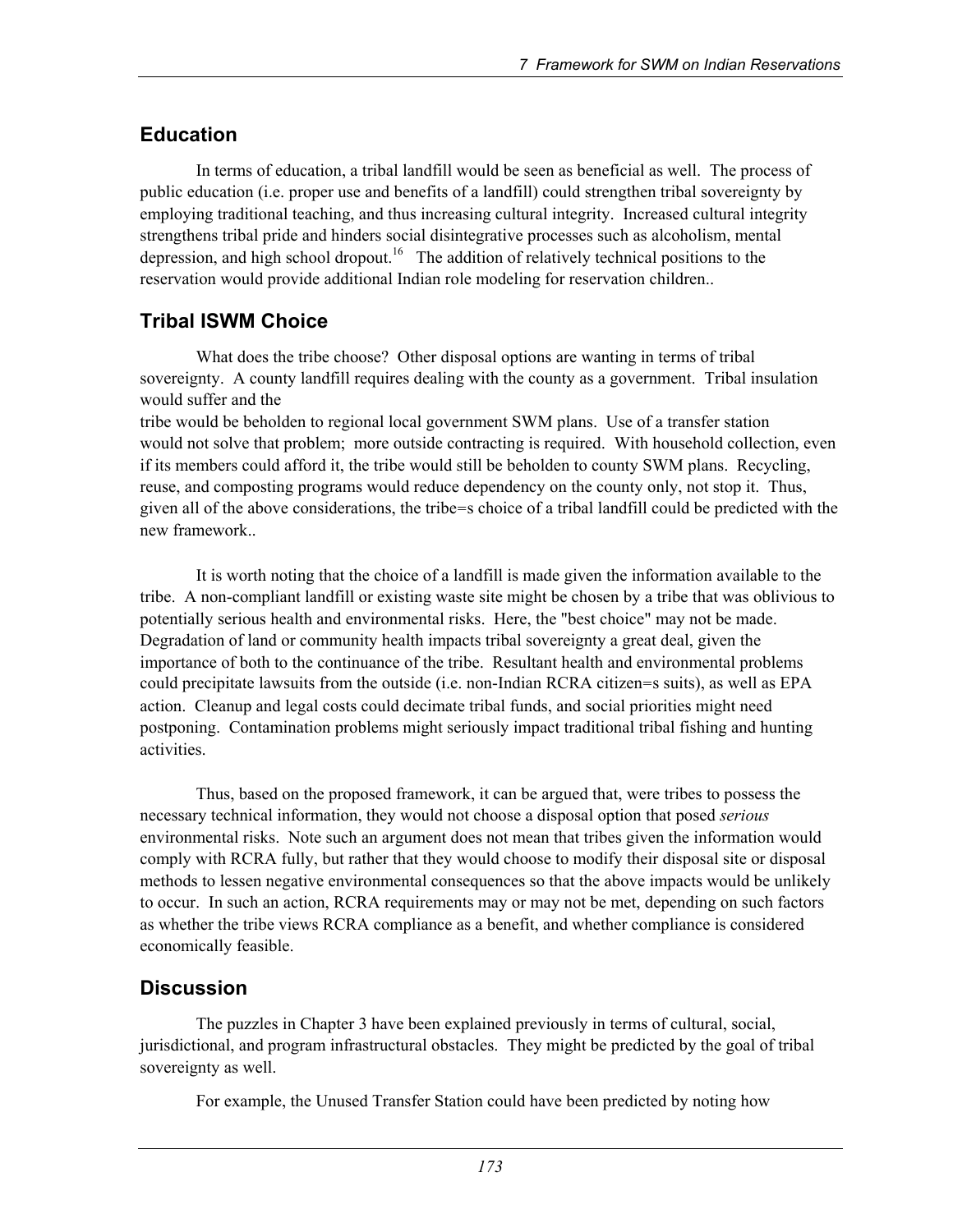entrenched culture is in community life, waste disposal practices included. Because of tribal sovereignty, the traditional, holistic way of doing things is adhered to intrinsically. The community does not respond to conventional enforcement and education, but it responds to tribally-based endeavors. Tribally appropriate education is needed to show transfer station use as supporting the community, and thus tribal sovereignty. Otherwise, a new Acontraption@ from the outside will not be used. Granted, education might be needed for a conventional community as well. But here, education on how the transfer station positively affects tribal sovereignty is needed-- not on whether the station is "more effective" than open dumping. Conventional teaching methods negatively impact tribal sovereignty, as well by invalidating traditional methods and teachers.

The Non-Enforced Enforcement Program is due basically to tribal sovereignty concerns about challenges to tribal authority, as well as infrastructure problems that would not exist if the tribe were not a "tribe". The Fight Against the Corporate Landfill occurred because, economic windfall notwithstanding, the tribe as "tribe " was threatened. County SWM Services were Refused, even though the tribe couldn=t provide them, due to perceived risks to tribal authority and wariness of outside influence.

## **Holistic Nature of Reservation SWM**

Note the choice of a tribal landfill detailed above is not just a cultural one; it is societal, legal, and program infrastructural as well. As discussed in Chapter 4, each obstacle is connected to the other because culture permeates a community's life. And the life culture of Indian Reservations is to live for and by what is defined broadly here as tribal sovereignty. So all obstacles associated with sovereignty, or the tribe as "tribe", crop up in SWM. Separating them simply provides a convenient, conventional way to analyze them.

Lumping together all the factors unique to tribes is more complicated, but it mirrors the tribal situation. Everything needs to be considered; all things relate to each other. Note this is precisely the way holism works; everything is a process. Nothing is unequivocal because everything is affected. There is no reason to expect that a linear model *can* describe holistic decision making- hence, another reason for the framework's generality. The goal is broad tribal sovereignty. The process is broad protection of cultural, societal, legal, and political borders. How that process is played out depends on the situation and tribe. In other words, because the process is holistic, it depends on the situation context.

# **7.4 PURSUIT OF TRIBAL SOVEREIGNTY : MECHANISM AND FACTORS IN TRIBAL-DECISION MAKING**

Determining how a tribe might interpret a given SWM situation in terms of its tribal sovereignty goals involves two primary considerations. First, as described implicitly in the past three chapters, often unpredictable tradeoffs exist between the three main aspects of broad tribal sovereignty, i.e., cultural integrity, self-determination (primarily economic and resource power), and legal authority. Second, each tribe owns a unique set of socio-economic demographics, history, culture, politics and geography influencing its decisions, as well as the eventual outcomes of those decisions.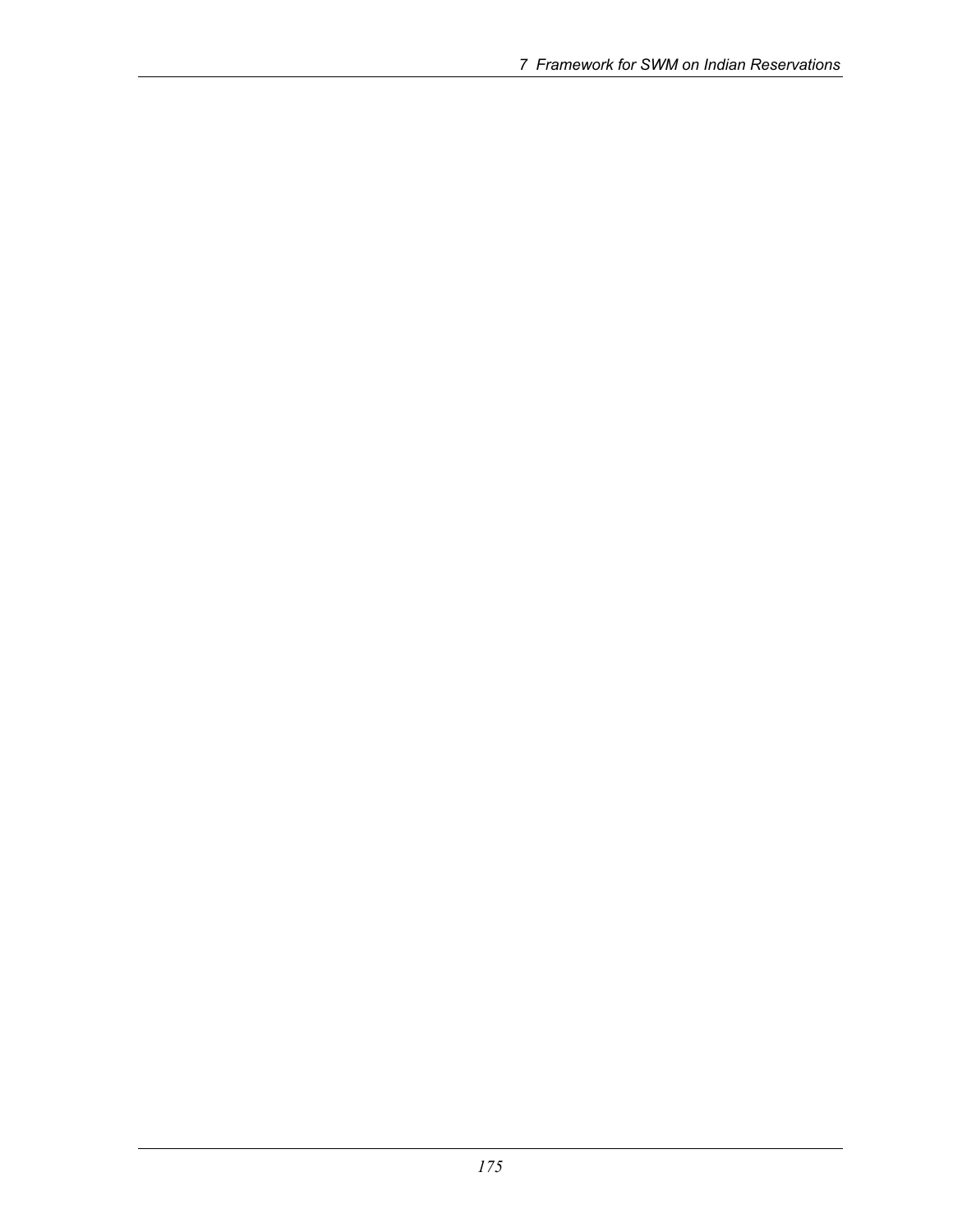## **Relationship between Culture, Economic Power, and Legal Authority of Tribal Sovereignty**

Making a policy decision that improves tribal sovereignty can be complex for a tribe because the decision to strengthen a cultural, legal, or economic border can result sometimes in the weakening of another border. Each of the three aspects of broad sovereignty can affect the other two positively or negatively depending on the situation and tribe. Thus, the goal of tribal sovereignty can lead to different choices by different tribes for seemingly similar SWM problems. The issues involved have been described in the past three chapters, and examples are provided in Table 7-1.

For example, recall the Rosebud Sioux Tribe rejected the corporate landfill in the name of tribal sovereignty. Ignoring the details of the decision process for now, the end result was that the positive impact on self-determination (i.e. economic and resource independence resulting from financial gain and an on-site, free-of-charge, landfill) was canceled out by the negative threat seen to cultural integrity and future legal authority. But the Campo Band of Kumeyaay Indians fought *for* a corporate landfill because they believed it would *enhance* their tribal sovereignty<sup>17</sup>. To this tribe, developing a landfill primarily confers economic freedom and provides a way to keep members on its reservation. It also provides a means to develop a strong environmental program. From its perspective, an overall positive impact on its cultural integrity and legal authority was predicted, so tribal sovereignty would be strengthened.

Note the outcome of a policy decision is more complex than is belied in Table 7-1. There are several dimensions each to cultural, economic, and legal integrity that may be negatively or positively affected for a given policy choice. In the above example, the choice of a corporate landfill can reduce cultural integrity by increasing assimilation, and increase cultural integrity by retaining members. Underlying factors in how a tribe might view the combination of the two effects are discussed below. Perhaps a more complicated dynamic is a decision "cascade" effect inherent in such dependent variables. Each decision outcome can spawn a new outcome for each component, which in turn can affect the original decision outcome, and the succession is theoretically infinite. A glance at Table 7- 1 demonstrates the problem. Assume an increase in self-determination increases both cultural integrity and tribal authority, as in the first example row. But as seen from the rows underneath, the increased cultural integrity and/or increased tribal authority can in turn decrease self-determination, which in turn either can decrease or increase cultural integrity and tribal authority, etc., etc.

## **Modeling the Tribal Decision Making Mechanism**

In making a policy choice of maximizing their sovereignty, tribes must predict (implicitly or explicitly) the final relationship between culture, economy and authority outcomes. The relationship's effect on sovereignty, based on individual tribal perceptions of what sovereignty is, must be evaluated as well. The actual mechanism by which tribes predict and evaluate the tradeoffs between culture, economy, and authority to reach a Amaximal sovereignty@ decision is unclear, but a cursory discussion of the problems involved adds insight to the use of the general framework of Figure 7-1.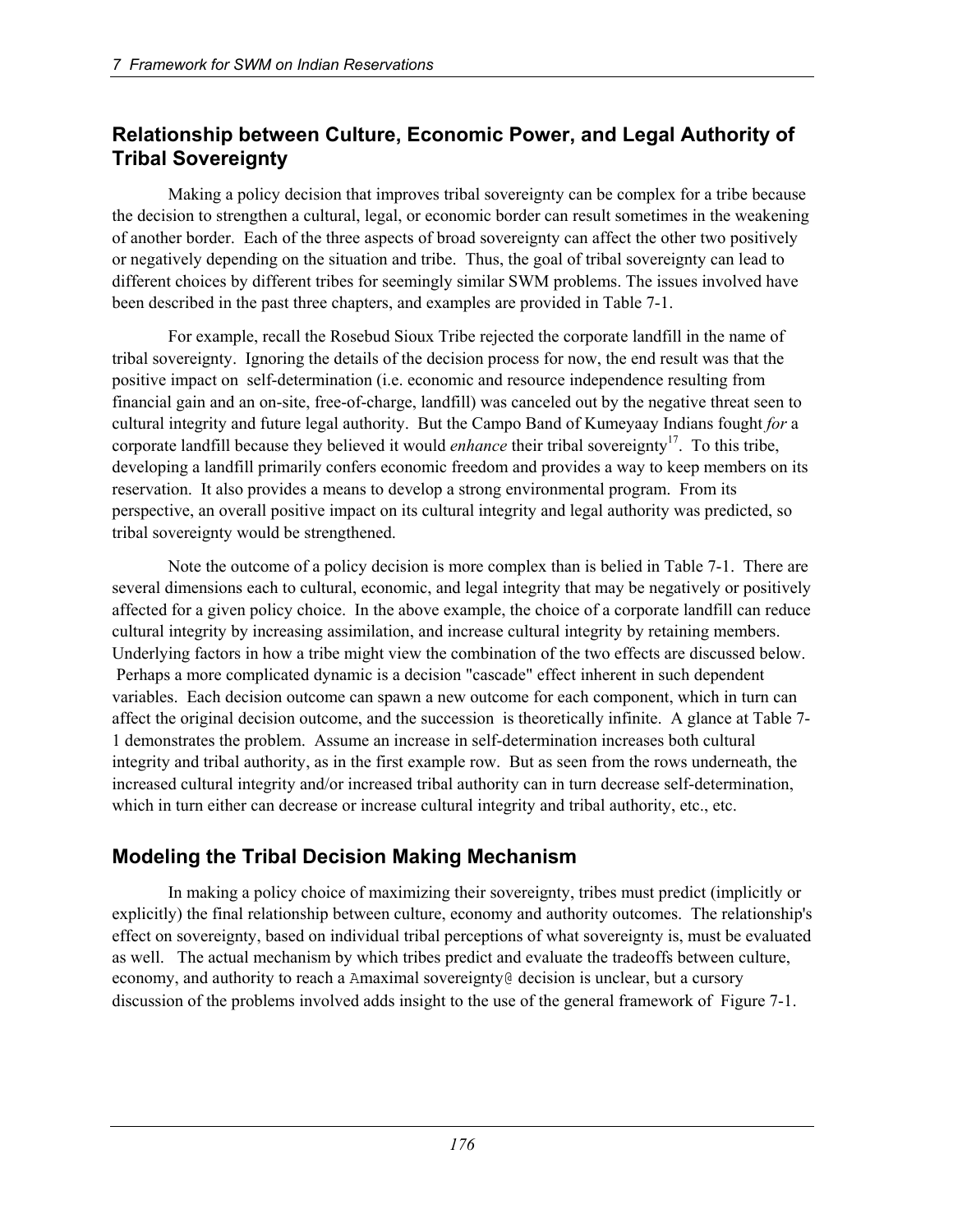| <b>Primary Factor</b><br>Increased                                          | Policy<br>Outcome   | Sample Basis for Outcome                                                                                                                  | Sample Basis for Outcome                                                                                                                                                                                                |
|-----------------------------------------------------------------------------|---------------------|-------------------------------------------------------------------------------------------------------------------------------------------|-------------------------------------------------------------------------------------------------------------------------------------------------------------------------------------------------------------------------|
| Self-<br>determination<br>(e.g. increased<br>economic<br>investment)        | may<br>increase     | <b>Cultural integrity by allowing</b><br>members to stay on reservation<br>and financially supporting cultural<br>programs                | and Tribal authority by funding<br>programs to meet TAS<br>delegation, and gain non-Indian<br>resident and local government<br>confidence in tribal SWM abilities                                                       |
|                                                                             | but may<br>decrease | <b>Cultural integrity through</b><br>increased outside influence and<br>non-Indian residency                                              | and Tribal authority due to<br>increased federal and state<br>interests in taxation and<br>"protecting" non-Indians and their<br>businesses                                                                             |
| Cultural<br>Integrity (e.g.<br>return to<br>traditional<br>decision making) | may<br>increase     | Self-determination through<br>added tourism income or<br>streamlined chains-of-command                                                    | and Tribal authority through<br>improved practical jurisdiction<br>over, and/or allegiance or<br>participation from, members                                                                                            |
|                                                                             | but may<br>decrease | Self-determination through<br>increased isolation and barriers to<br>outside business, grants, and<br>loans                               | and Tribal authority through<br>potentially inadequate SWM<br>program structure to deal with<br>conventionally imposed RCRA<br>regulations and funding deadlines<br>and procedures, and non-Indian<br>related problems. |
| <b>Tribal</b><br>Authority(e.g.<br>TAS delegated<br>program)                | may<br>increase     | <b>Cultural integrity by minimizing</b><br>non-Indian influence                                                                           | and Self-determination through<br>forcing local communities and<br>states to deal with tribe and thus<br>increasing political influence                                                                                 |
|                                                                             | but may<br>decrease | <b>Cultural integrity through</b><br>invalidating traditional band/clan<br>allegiances and bringing in<br>responsibility over non-Indians | and Self-determination through<br>creating outside investment fears                                                                                                                                                     |

| Table 7-1                                                                    |  |
|------------------------------------------------------------------------------|--|
| Sample interactions between the three primary aspects of tribal sovereignty. |  |

#### **A Return to the AGreater Whole@**

Interestingly, essentially the same three facets of tribal sovereignty have been employed by McGuire<sup>18</sup> to model *federal* decision making in tribal affairs. Based on modern actions and policies by the federal government, he concludes each facet has been a consistent federal objective in meeting its trust obligation<sup>19</sup>. For a given policy choice, he models decision making as the sum of the predicted cultural, economic, and legal authority outcomes. Policy effects on each objective can be positive or negative, and the policy that maximizes the sum of all three becomes the federal choice.

However, applying McGuire=s linear summation model to tribal decision making is problematic, and underscores the necessity of modeling broad tribal sovereignty, and not its separate components, as the driving force behind tribal decisions. As an example, McGuire cites a federal decision concerning a large development project proposed on San Xavier' reservation land in 1986. Until recently, 99-year land leases were standard issue by the BIA, ostensibly to assure businesses that sufficient stability existed. In this instance, however, acting according to the summation model,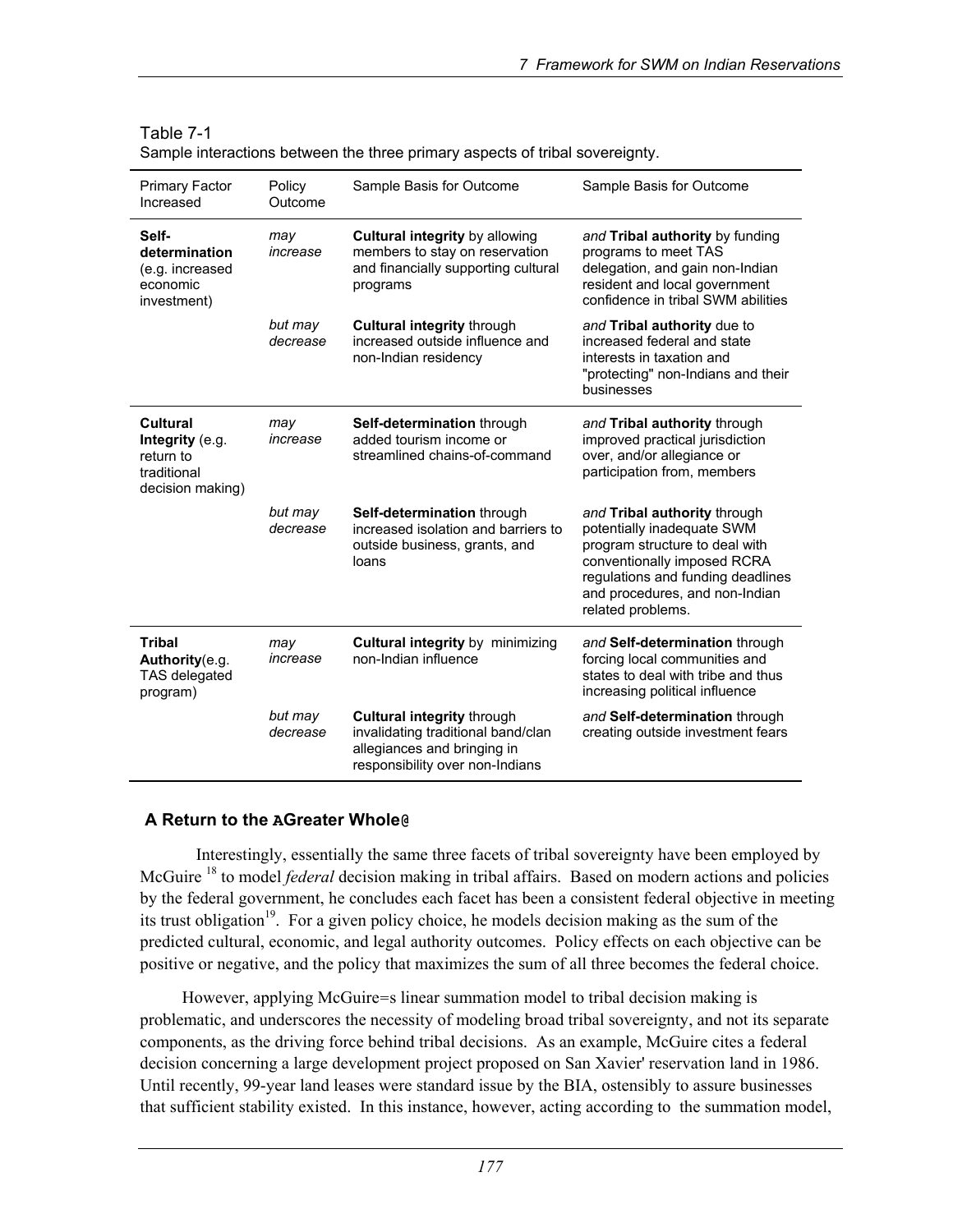BIA opted for middle ground by issuing short-term leases. A sizably positive economic impact, together with a smaller negative impact on legal authority and cultural identity was the goal. Regardless, that policy choice was turned down by the tribe because the impact on its broad sovereignty, as a whole, was viewed as negative.

The mechanism here is pulled from Chapter 4. Again, for tribes, the whole is not equal to, but greater than, the sum of its parts. The summation model fails because cultural, economic, and legal integrity are viewed only in the context of tribal sovereignty; they are not separable, but dependent. For a particular decision, the outcome of each can affect the outcomes of the others, because each affects broad tribal sovereignty, which in turn affects each component issue. Thus, as illustrated by the first two rows and columns of Table 7-1, cultural integrity depends on economic selfdetermination, and economic self-determination depends on cultural integrity.

*This is not about casinos and money; this is about how the state of California is going to treat us. If we let them get away with this, it's going to set the tone for how they deal with us for years to come.* 

 *-- Mary Ann Martin Andreas, chairwoman, Morongo Band of Mission Indians20*

As another example, California gaming tribes in 1998 risked losing their casinos, rather than submit to the state's negotiated gaming compact<sup>21</sup>. No legal ramifications to their inherent sovereignty status were presented, only practical impacts on tribal authority specific to casino operation. Given the enormous economic benefits derived from the casinos<sup>22</sup>, a summation model likely would predict maximum benefit for tribes by signing the compact. But the federally required compact was considered an affront to their sense of sovereignty<sup>23</sup>; most tribes vowed to close their casinos instead. The goal of starting a casino in the first place was not to improve their economic situation, but to strengthen broad tribal sovereignty through improving their economic situation<sup>24</sup>.

#### **A Mire of Context**

Use of weights together with constraints on negative impacts might result in reasonable summation approximation for simplistic cases, where decision outcomes were clear and their ramifications finite<sup>25</sup>. But a reliable decision making model would require dependence of the three variables such as:

$$
\text{Maximize } \mathbf{T} \left( C^a S^b L^c \right) \tag{7-1}
$$

 $T =$  tribal sovereignty

C= predicted final and total policy outcome on tribal perception of cultural integrity

S = predicted final and total policy outcome on tribal perception of economic and resource selfdetermination

 $L =$  predicted final and total policy outcome on tribal perception of legal authority

 $a =$  weight tribe places on cultural integrity

 $b =$  weight tribe places on self determination

 $c$  = weight tribe places on legal authority

Where C, S, L, *a, b,* and *c* are functions of individual tribal circumstances that determine how sovereignty is affected and perceived. Essentially, C, S, and L are how tribes predict and perceive the various outcomes, and the weights a, b, and c are how tribes evaluate these outcomes in relation to sovereignty. Perhaps viewed qualitatively, the model described in Equation 7-1 might be useful to outsiders searching for a better descriptive understanding of tribal decision making. But,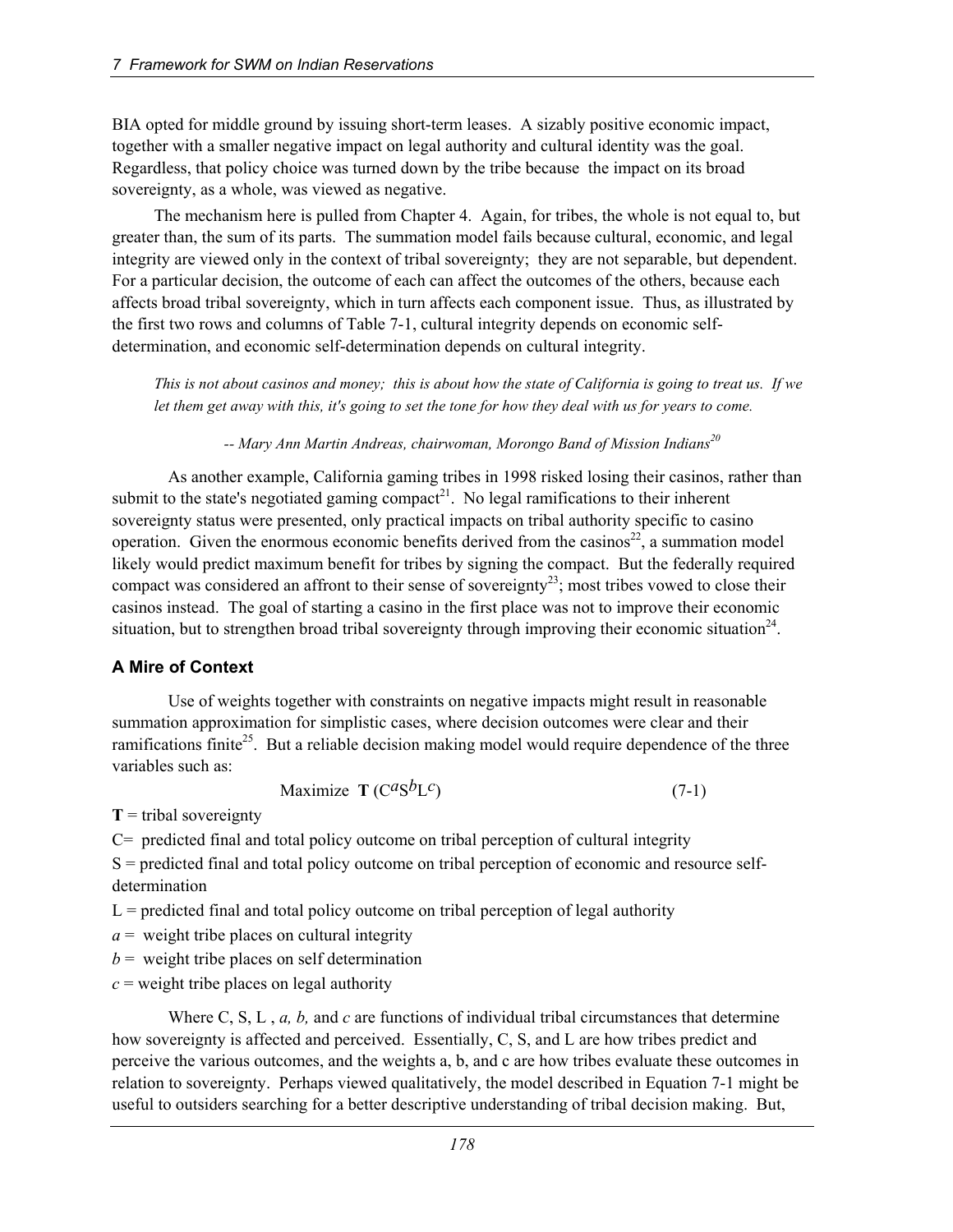obviously, such a model does little to move the prediction of tribal decision making forward. Quantifying cultural integrity and legal authority for a comparative measure to economic selfdetermination presents the moral dilemma and professional challenge of most environmental policy "common currency@ conversions, with the added disadvantage that such a procedure is alien and perhaps anathema to Indian tribes. Among other problems, the variable functions differ for each tribe,and as mentioned above, the final predicted outcomes depend on a cascade effect. It should be noted also that consideration of time and uncertainty is necessitated in setting the weights, as preferences should vary depending on the perceived probability of the outcome actually occurring, and possibly when it is predicted for, as well.

A flow chart incorporating the considerations provided below, would serve better. Still, accurately capturing the holistic dependency of the decision will prove difficult. Thus, the tribal decision making process for determining its sovereignty concerns is enthusiastically left to future researchers to contend with. And tribal sovereignty is left as the general Ablack box@ illustrated in Figure 7-2.

#### **Underlying Tribal Considerations in Predicting Tribal Sovereignty Decisions: A ABehind the Scenes@ Preview**

Obviously, a tribal SWM decision will depend on the given problem characteristics, such as number of jobs created, income produced or spent, specific authority affected, seriousness of SWM problem addressed, and expected efficacy of proposed solution. But what are the underlying considerations for predicting how tribes will view their sovereignty within the problem specifics, and thus make their policy choices? While it is beyond the scope of this study to provide a comprehensive and systematic guide, based on the issues examined here, the considerations listed in Table 7-2 are almost certainly involved, likely to a primary extent.

For example, a number of the above listed elements can be argued to have played a part in the Campo Band decision to site a corporate landfill. The Band is located near the San Diego metropolitan area,where both affluent non-Indian communities and gaming tribes exist so that greater opportunities and higher living standards were relatively visible and perhaps perceived as accessible and desired. Thus, providing members a means to stay on the reservation was a great concern. The idea of operating an outside investment venture might coincide with the tribal culture<sup>26</sup>, or may have Aleaked@ into tribal consciousness via the nearby Ainnovation@ of successful tribal gaming ventures<sup>27</sup>. Finally, a central factor in the tribe deciding a landfill would increase its sovereignty was that the tribe envisioned the landfill as funding a strengthened environmental program. Unlike the Sioux, the readiness of Campo tribal personnel resources and/or tribal organizational structure<sup>28</sup>. together with a "cultural receptivity" to outside investment<sup>29</sup>, disposed the tribe to perceiving such a program as a means to increase sovereignty through heavy oversight of landfill activities, and to attain desired "treatment as a state" status.

It should be underscored that two tribes may decide different courses of action either because they weigh cultural, economic, and legal strength differently, or because they perceive the three sovereignty components,as well as their relationship to each other, differently. Thus, while it might appear the Campo Band has assimilated more than the Lakota Sioux, or is less "traditional@, it may be that the Campo culture is more receptive to outsiders, or that cultural integrity is not viewed as dependent on maintaining traditional livelihood.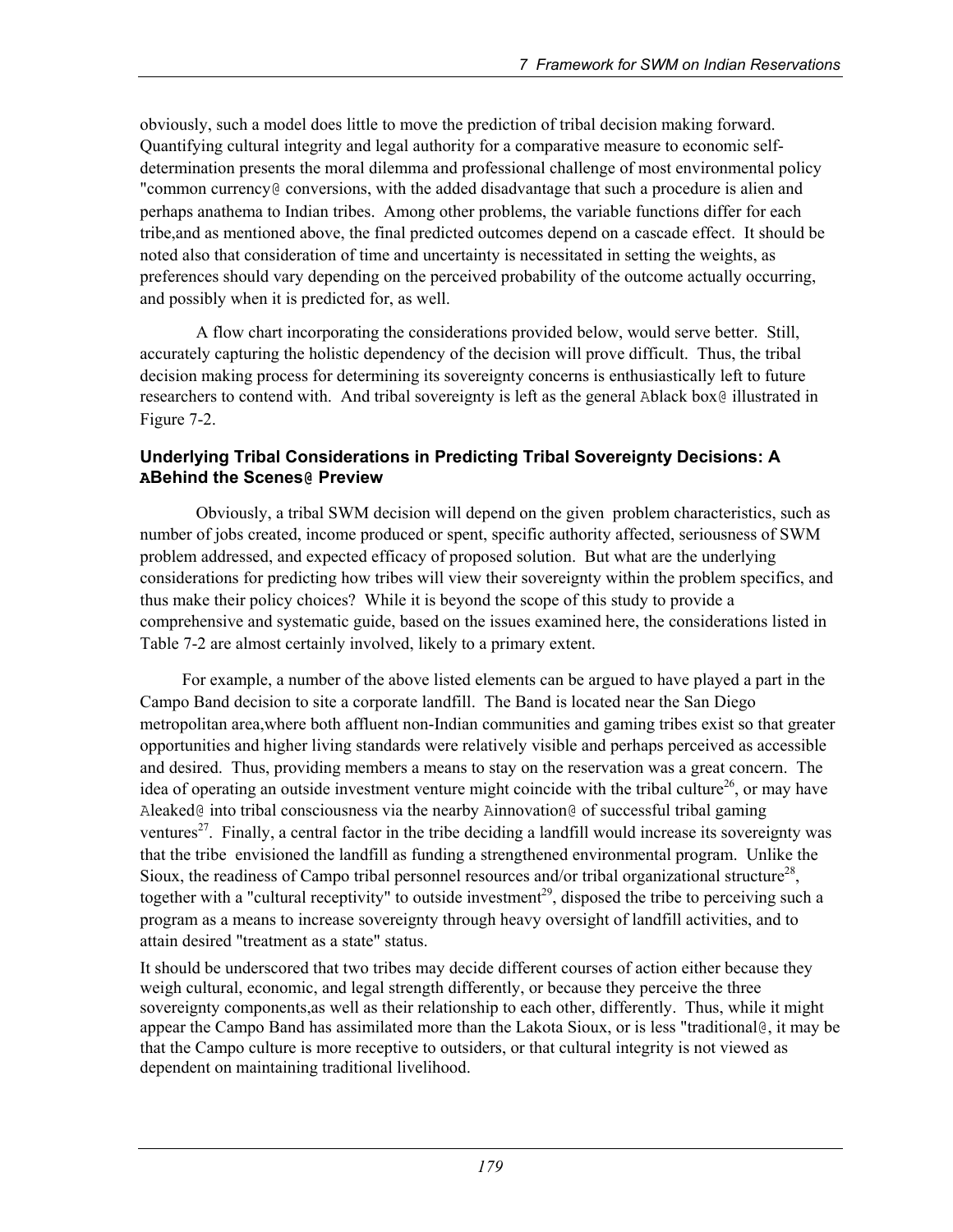| Some underlying factors in predicting tribal SWM decision making. |  |  |  |  |  |
|-------------------------------------------------------------------|--|--|--|--|--|
|-------------------------------------------------------------------|--|--|--|--|--|

| Factor                                   | Possible considerations                                                                                                                                                                                                                                                                                        | Possible effect                                                                                                                           |  |
|------------------------------------------|----------------------------------------------------------------------------------------------------------------------------------------------------------------------------------------------------------------------------------------------------------------------------------------------------------------|-------------------------------------------------------------------------------------------------------------------------------------------|--|
| <b>External Demographic Factors:</b>     |                                                                                                                                                                                                                                                                                                                |                                                                                                                                           |  |
| Population and trend                     | Are members moving out? Are tribal<br>numbers a concern? Will any increased<br>outside presence be comparatively large<br>or small?                                                                                                                                                                            | Value of economic gain,<br>acceptability of project<br>specifics                                                                          |  |
| Standard of living                       | How is standard compared with<br>surrounding non-reservation<br>communities? Are members using<br>traditional subsistence living, and is this a<br>"choice"? Do members want the type of<br>jobs created?                                                                                                      | Value of economic gain                                                                                                                    |  |
| Reservation size                         | Will development overwhelm reservation?<br>Does tribe have alternatives available?                                                                                                                                                                                                                             | Acceptability of project<br>specifics                                                                                                     |  |
| Non-member demographics                  | What is relationship with non-members?<br>How much fee land is present?                                                                                                                                                                                                                                        | Acceptability of risks to<br>authority                                                                                                    |  |
| <b>Internal Tribal Factors:</b>          |                                                                                                                                                                                                                                                                                                                |                                                                                                                                           |  |
| Tribal cultural history                  | How does tribe view outside? Is<br>avoidance or adaptability part of tribal<br>culture? Is there cultural acceptance of<br>hierarchical relationships in created jobs?<br>Are benefits or project specifics<br>considered acceptable or valuable? Is<br>there receptivity to considering outside<br>solutions? | Compatibility of<br>project/decision to tribe,<br>acceptability of outside<br>influence, value of economic<br>gain, perception of problem |  |
| Attachment to land                       | Is reservation ancestral homeland? Is it<br>considered sacred?                                                                                                                                                                                                                                                 | Acceptability of project<br>specifics                                                                                                     |  |
| <b>Current politics</b>                  | Is allegiance to Council, bands, or<br>families? Is Council progressive? Do<br>they have agenda? Is there factionalism?<br>Who holds real decision making power?                                                                                                                                               | Workability of<br>project/decision, tribal<br>tendency to choose authority,<br>culture, or economy-<br>dominate policies                  |  |
| Degree of<br>traditionalism/assimilation | What degree of<br>traditionalism/conventionalism is<br>acceptable or desired? Is tribe prone to<br>use conventional solutions?                                                                                                                                                                                 | Acceptability of outside<br>influence, value of economic<br>gain, value of cultural<br>integrity                                          |  |
| <b>Tribal Infrastructure</b>             | Identified need for a benefit that the<br>policy choice can provide and<br>desire/ability to procure/ensure it?                                                                                                                                                                                                | Compatibility of<br>project/decision to tribe, tribal<br>ability to make<br>project/decision compatible                                   |  |
| Intertribal interaction                  | Does tribe make use of solutions that<br>other tribes have used? Is there<br>innovation in dealing with a problem that<br>is dispersing through Indian Country?                                                                                                                                                | Acceptability of project<br>specifics and solution                                                                                        |  |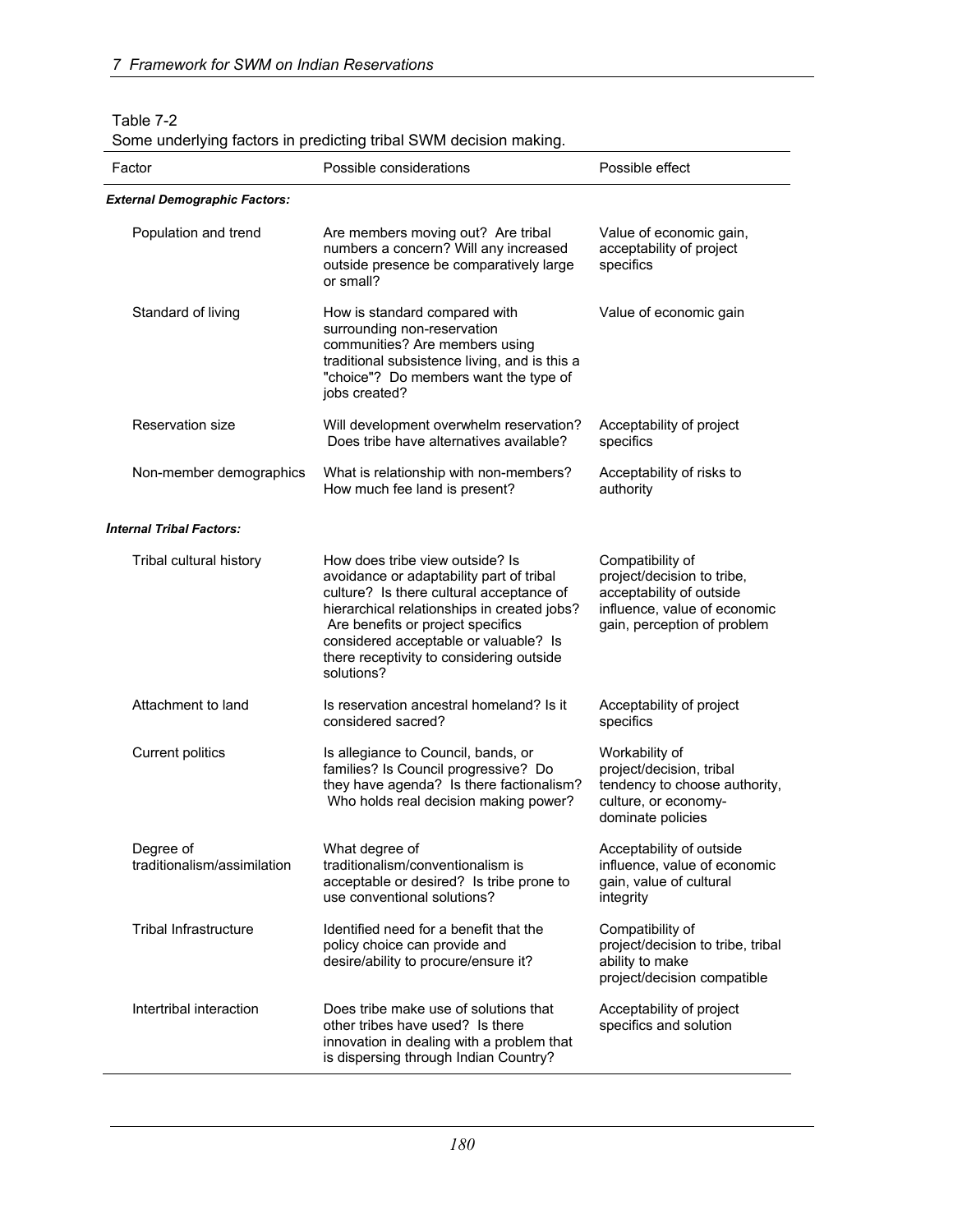# **7.5 SOVEREIGNTY-BASED SOLUTIONS TO TRIBAL SWM**

The primary purpose of this study is to define systematically underlying causes of tribal SWM problems, and a general approach that can be taken in addressing them. Each tribal SWM situation results from a unique combination of the problems described in the previous three chapters. Refining a single tribal sovereignty-based solution applicable to each, or even most, situation(s) is not within the scope of this first exploratory study. However, a tribal-sovereignty based approach leads to several general suggestions below. Suggested changes to Federal Policy are included in the next section.

# **Tribally-Based Solutions**

Again, tribal sovereignty will not be strengthened, and thus SWM solutions will not work, unless tribes make decisions and carry out plans as tribes. When tribes act as "tribes", their borders and authority are more secure, their infrastructure is stronger and more effective, and their community more responsive. So jurisdiction worries are lessened, programs are more effective, and sound disposal behavior more prevalent. Again, tribal development, in general, offers corroboration of the advantages of a strong tribal presence. Those tribes with assertive stances with their sovereignty, backed up with capable institutions and rules, are observed to be most successful<sup>30</sup>. The following approaches meet a goal of tribal sovereignty and address SWM through tribally-based action.

#### **Use of Community Education, Involvement, and Cohesion**

The logic of using traditional education approaches and traditional involvement of the entire community was described in Chapter 4. When materials designed specifically for tribal situations, and framed in terms of holistic ideas, are used, education is made more effective $3^1$ . Community involvement in SWM planning aligns with traditional ideas about decision making. Thus, public meetings have been used successfully to convince tribal communities to change disposal habits<sup>32</sup>.

Also where possible, community cohesiveness might be taken advantage of in designing SWD options. For example, the problem with waste collection services for many tribes is affordability. But because of extended family ties, sharing waste receptacles between several homes may be feasible. Such a solution might not work in conventional communities, where families tend to move more often, and co-ownership, or sharing beyond the nuclear family, is not a cultural value.

The idea of community participation spirals upwards. Starting a traditional program improves tribal pride and cohesiveness $33$ . Apathy is reduced, and that in turn might improve community SWD habits $34$ .

#### **Building Local Government Relationships**

The benefits of a working state and/or local government relationship were pointed out in the last chapter. A relationship might be considered where tribal security is not threatened<sup>35</sup>. For example, the Campo Band of Kumeyaay Indians forged a cooperative agreement with the state of California that allows the state to inspect Campo SWM facilities<sup>36</sup>. But in turn, the tribe can inspect any facilities generating wastes brought to the reservation. The agreement is a professional one developed due to mutual interests. Tribal obligation is not inferred so that diplomatic problems are largely avoided, and no state "foothold" into tribal authority is provided.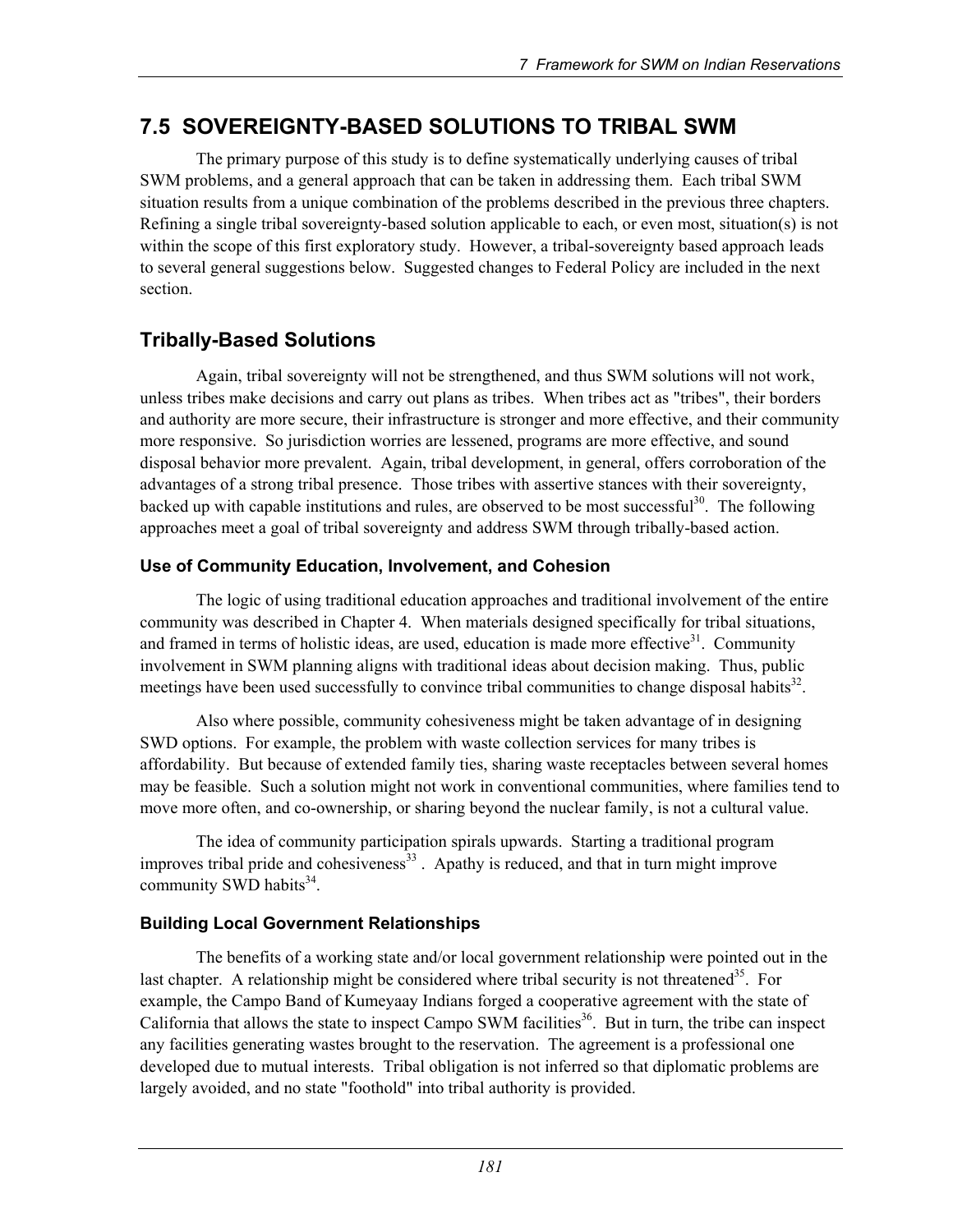The concept should also work with local governments. Tribes could work on a professional level and find common advantages<sup>37</sup>. For example, in one program with the Swinomish Tribe, local government officials were educated successfully about tribal culture and Federal-Indian law<sup>38</sup>. An awareness was fostered among County officials of inherent sovereignty, the tribe's rights, and the reasons those rights were desired. They were more willing to cooperate in jurisdictional problem areas while being more wary of treading on tribal authority. Tribal officials were also required to learn about county issues from the county perspective. The tribe gained a better understanding of what was important to the county, so more informed and better received decisions were possible

Developing waste programs as good as, or superior to, those of the county could also be advantageous to the tribal position. Counties might be placated because their interests in county health and environment are met or exceeded. Tribes become able to assist counties, so the relationship forged supports tribal authority, not county influence.

#### **Staff Training**

Training tribal staff is of primary importance in addressing the general tribal SWM situation, and tribal sovereignty should be strengthened through the process. A strong and well trained environmental manager is able to understand the technical problems while viewing them in the context of tribal issues. Their understanding might be conferred to the Tribal Council and/or other elders, and community. Thus, the tribe could make decisions in a traditional manner while being informed of the necessary issues $39$ . Note, tribes might realize that too much management by traditional leaders and/or the Tribal Council can weaken tribal sovereignty because, as was pointed out in the last chapter, funding and resources can be lost, and poor and unsafe disposal patterns can continue.

#### **Formal Incorporation of Traditional Authority**

Structural problems such as loss of time, and unclear planning resulting from either the absence of a designated SWM person, or from the existence of traditional and bureaucratic SWM authority might be addressed in light of the problems they pose for tribal sovereignty. The SWM program could be (re-)structured formally to take into account traditional decision making<sup>40</sup>. Staff demands and community services could be structured to align with cultural modes of thought, where appropriate. For example, flexible time schedules might be initiated for staff office hours and Awillcall@ collection services might be tried for tribes where Aactivity-over-time@ values predominate<sup>41</sup>. A mechanism for expedient decisions might be decided beforehand through a traditional consensual process.

#### **Use of Federal Agency Assistance**

To address institutional problems, tribes might try initiating a strong, proactive role with EPA, IHS, BIA, and HUD. As mentioned in the last chapter, an active, involved role should result in additional technical and funding assistance. Tribal sovereignty is furthered because tribal needs are more likely to be met, and mutual respect garnered.

#### **RCRA Compliance**

Tribal sovereignty issues prevent some tribes from complying with RCRA. But tribes might consider that tribal sovereignty overall can be furthered when facilities meet or exceed federal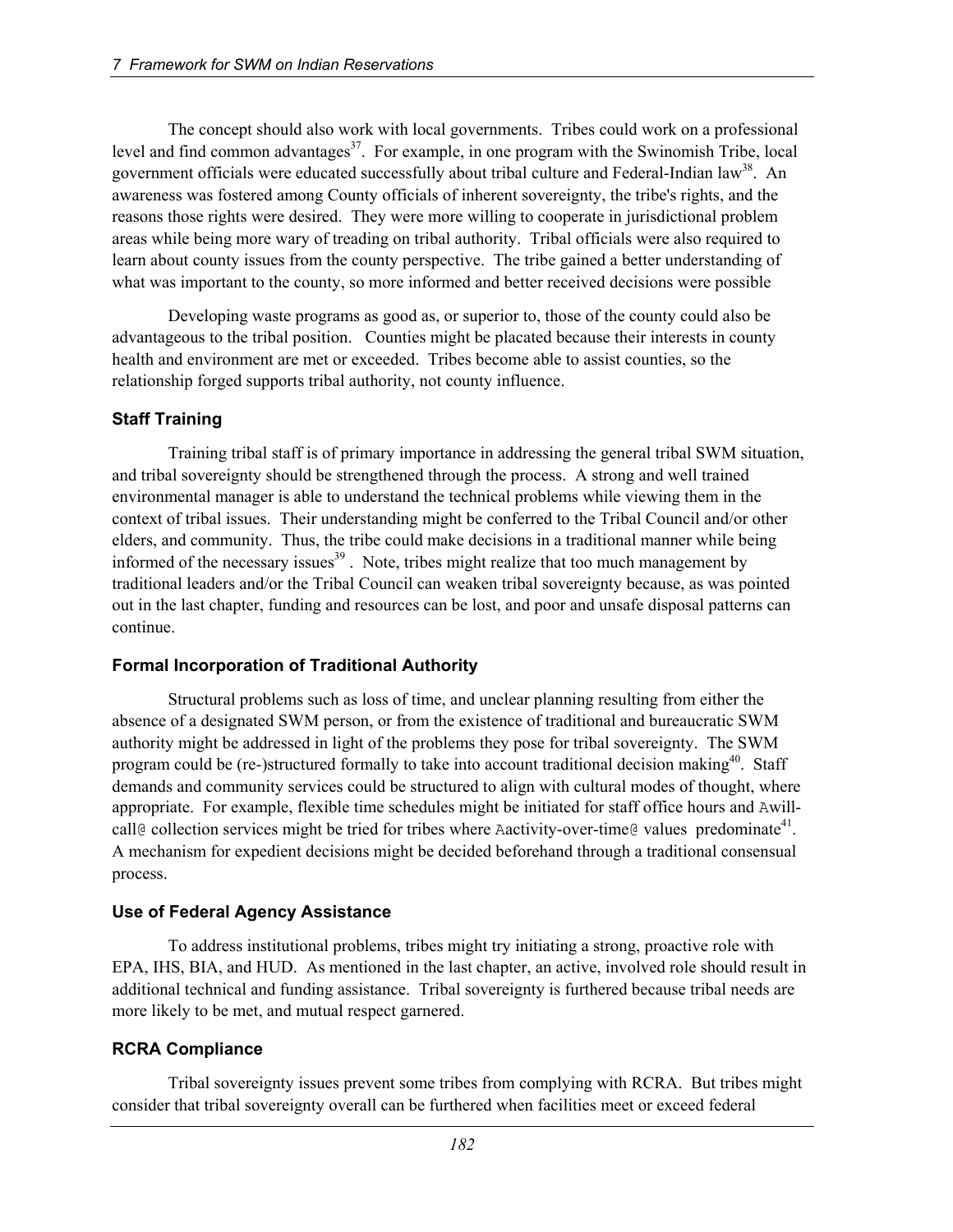requirements<sup>42</sup>. Tribes would not be bothered by agencies or the public seeking further safeguards, and respect is garnered for tribal capabilities in other arenas. Exceeding requirements demonstrates the tribe is acting independently, and not out of obligation. Further, the environment, integral to tribal cultural survival, is protected.

#### **Economic Development and SWM Funding**

Tribes might improve their SWM situation through economic development, where possible. Economic development can stave the flow of talented members off the reservation, and keep the tribe intact. The new wealth also confers power within the region, and increases SWM autonomy. Increased economic clout may earn respect from state and local governments<sup>43</sup>, decreasing jurisdictional concerns.

Increased revenue might be used to pay for SWM services and program development. For example, the Omaha Tribe used its gaming profits to clean up reservation open dumps<sup> $44$ </sup>

# **Inter-Tribal Cooperative Solutions**

Inter-tribal cooperation might be used to benefit tribal SWM in many ways. Successful improvements in tribal SWM programs are associated already with the networking and Indian-led education taking place at tribal conferences<sup>45</sup>. Tribal sovereignty is bolstered by tribes working together, minimizing outside interaction. Individual sovereignty can be kept intact with proper safeguards $46$ .

For example, the vast majority of tribes do not have the resources for their own environmental laboratories or SWM consultants<sup> $47$ </sup>. To carry out testing or plan sound SWM, either tribal autonomy must be decreased by employing outside help, or technical requirements are not met. The latter could result in degradation of the environment, again indirectly impacting sovereignty. But if the few, but growing, number of facilities and expertise owned by other tribes are used, neither impact is felt.

Another way that inter-tribal association could help is funding SWM programs. Obtaining money from other tribes can assist tribes without affecting their sovereignty. The commonality felt among tribes has led resource-rich and gaming tribes to pool money for financial assistance to poorer tribes in several instances $48$ .

Tribal assistance could take the form of joint SWD ventures as well. By increasing the economy of scale, programs such as recycling and waste collection services might be made feasible. For example, several geographically close tribes in Southern California successfully operate a joint inter-tribal waste collection service $49$ .

Finally, together, tribes can exert more influence in obtaining assistance or change Federal-Indian Policy. That one tribe is a nation is the legal truth. But that all tribes comprise a single nation is the prevalent notion. The concept of tribes as hegemonic symbol suggested by some scholars<sup>50</sup>, Athe American Indian@, can be taken advantage of when tribes lobby as a group<sup>51</sup>.

# **7.6 A RATIONAL DIRECTION FOR FEDERAL INDIAN POLICY**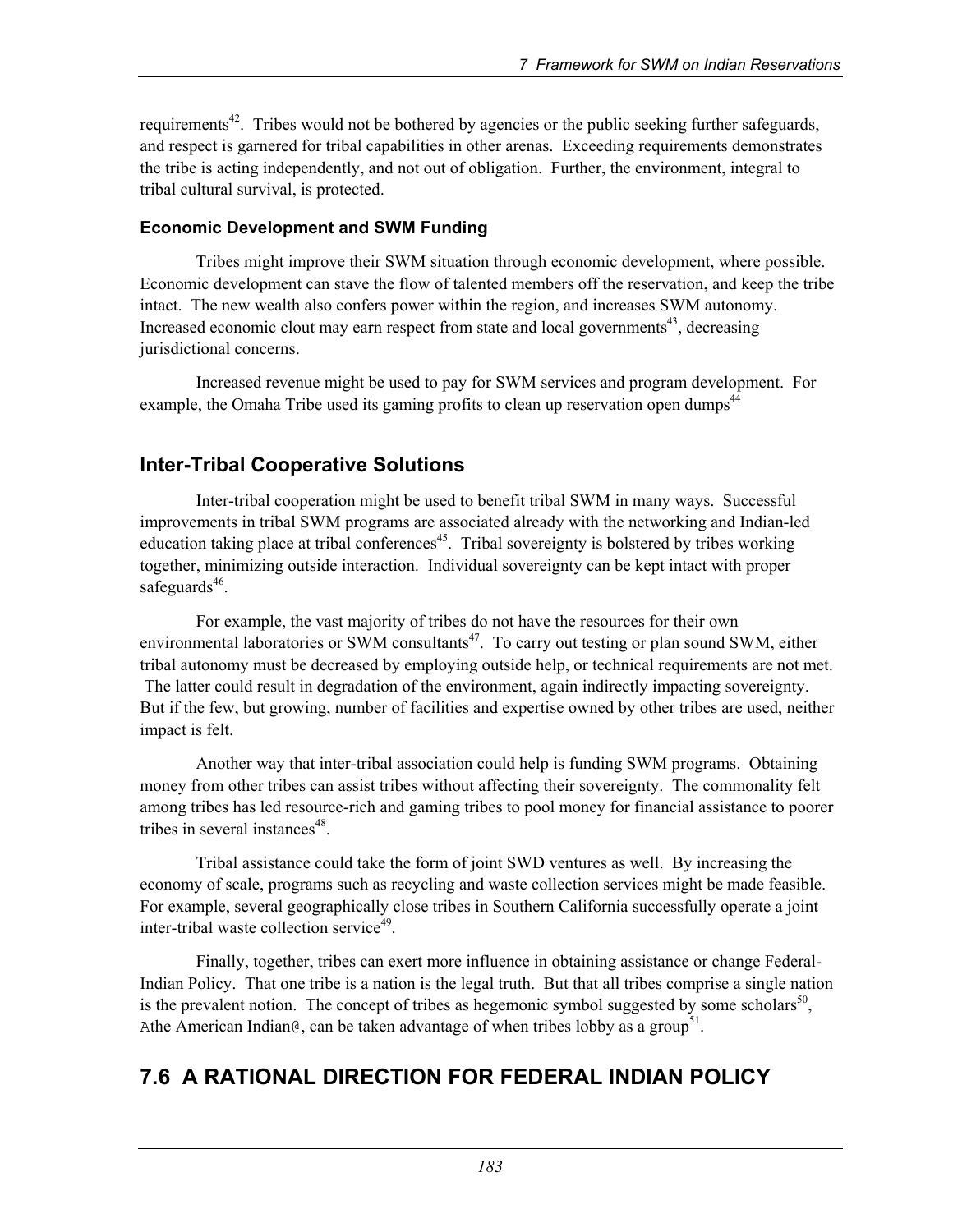The pursuit of tribal sovereignty may not always result in the soundest SWM policy, but it is the only way that sound SWM will be practiced. Again, in the name of tribal sovereignty, tribes may choose to continue use of their old landfill, not partake in available county services, or not use outside expertise when needed. But when tribal sovereignty is considered fully in cases like these, sound SWM for the long-term is more likely to result. The weakening of tribal sovereignty from potential environmental degradation theoretically would outweigh considerations like autonomy, authority, and influence. Without a healthy land and people, there is no tribe to exercise sovereignty over.

But when these considerations outweigh environmental concerns, the tribe and its land might still win. Because without tribal sovereignty, the tribe itself unravels. The land may be protected in the short-term, but the kind of government that results will be less effective at solving future SWM problems.

As discussed in Chapter 5, tribal nationhood is entrenched in Federal Law. The existence of tribal reservations is even part of American cultural lore<sup>52</sup>. Termination will not be re-attempted<sup>53</sup>. So regardless of the ebbs and flows placed on tribal authority by courts and Congress, reservations will always exist, and tribes will always be the preeminent governments on them<sup>54</sup>. Tribal sovereignty concerns are supreme in how tribes manage reservation solid wastes. SWM engineering on reservations must be planned with tribal sovereignty as a goal, or predicting tribal SWM decisionmaking and designing workable solutions will continue to fail. Thus, the rational direction for Federal Indian Policy is clear; full, explicit, and legally binding tribal authority over reservation SWM, including all lands and peoples, must be phased in.

## **State and Local Government Control of Reservation SWM**

In support of such comprehensive tribal authority, consider that if states or local governments, rather than tribes, were given greater SWM jurisdiction on reservations, questions about jurisdiction would persist because a tribal presence and legal claim would persist. And states will never have authority over Indians on reservations. So two sets of SWM rules would be required for the same land. Further, because of the logistical and diplomatic difficulties, reservation areas under legal or ostensible state jurisdiction likely would continue to receive less service and attention than outside communities. Thus, SWM on reservations can not be as effective under state control as under full tribal management.

## **Comprehensive Tribal SWM Authority**

If tribes were granted explicit SWM authority over fee lands and non-Indians, jurisdiction would be clear. What is on the reservation is tribal. Congress can bestow on tribes clear civil authority over non-Indians, so one set of SWM rules is possible With increased tribal authority, areas under question are likely to receive more, not less, attention than they do now. Tribes would no longer be placing their sovereignty at risk by attending to SWM matters there.

If tribal sovereignty is increased, a more consistent federal environmental policy emerges as well. EPA treatment of tribes as the governments responsible for their reservations would be backed by tribal ability to exercise that responsibility. And with both clear ability and responsibility, an explicit and consistent environmental charge would be placed on tribes. As a result, sound SWM programs would be more likely implemented.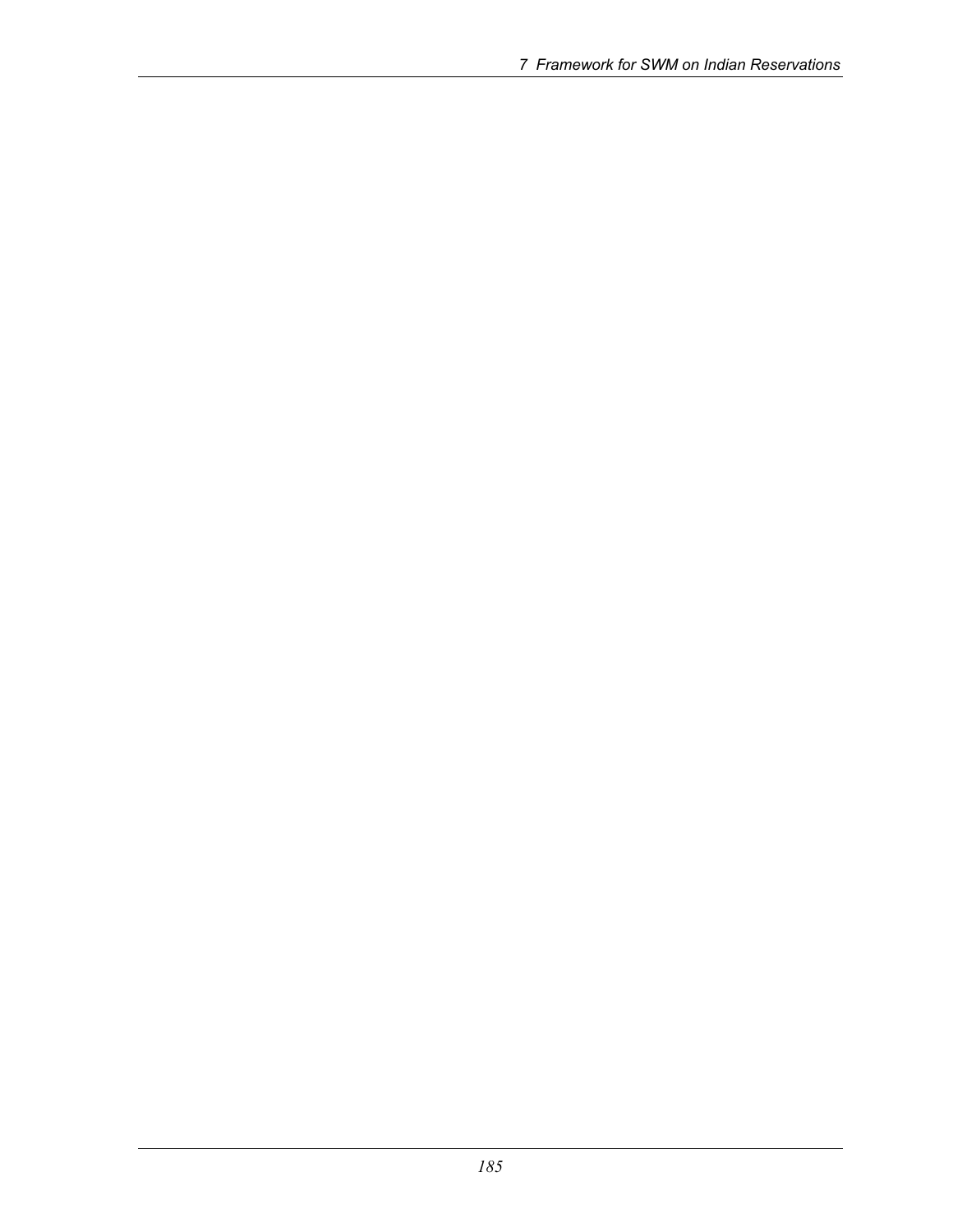#### **Recommended Courses of Action**

 $\overline{a}$ 

For full authority to be carried out by tribes effectively, tribal program management capacity must be developed, requiring in turn the resolution of the problems described in this study. The following courses of action are recommended.

- (1) Tribal SWM authority over non-Indians and non-trust lands should be defined by Congress. Eligibility for RCRA delegation should be granted. Where tribal authority is not clear, readily available federal authority should be in place so that tribes have a simple mechanism to deal with illegal non-Indian waste disposal.
- (2) Funding for program staffing, resources, and SWM facilities should be increased so that tribal capacity is built.

(3)Tribally appropriate and specific training materials should be developed for staff and community distribution. Basic and comprehensive training workshops, geared towards tribes with little technical background, should be offered.

- (5) Reconstruction of tribal programs to incorporate traditional leadership should be funded.
- (6) Workshops, meetings, and training for local community-tribal relationship development should be funded.

<sup>1</sup> In Jarvenpa, R., "The political economy and political ethnicity of American Indian adaptations and identities", *Ethnic and Racial Studies*, Vol. 8-1, 29-48, Jan 1985.

<sup>2</sup> Cornell, S., and J. Kalt, "Reloading the dice: Improving the chances for economic development on American Indian reservations", in *What can tribes do? Strategies and institutions in American Indian economic development*, Cornell, S., and J. Kalt (ed.), American Indian Studies Center, Univ. Calif., LA, 1993.

<sup>3</sup> Berkey, C., AIndian nations under legal assault: New restrictions in Native American sovereignty: Are they constitutional? Are they moral?@ in Wells, R. (ed.), *Native American resurgence and renewal: a reader and bibliography*, The Scarecrow Press, Inc. Metuchen, N.J. 1994.

<sup>4</sup> McGuire, R., and M. Worden, "Operations on the concept of sovereignty: A case study of Indian decision-making", *Urban Anthropology*, Vol. 17, 75-86, 1988; Bee, R., "To get something for the people: The predicament of the American Indian leader", *Human Organization*, Vol. 38-3, 239-247, 1979; Trosper, R., AMulticriterion decision-making in a tribal context@, *Policy Studies Journal,* vol. 16-4, 1988.

<sup>5</sup> For example, tribes with a high outsider or hierarchical structure aversion do not do well with outside-invested and -managed reservation projects and ventures. See Cornell, S., and J. Kalt, *Reloading the dice*, *supra* note 2 See also Jarvenpa, R., The political economy and political ethnicity of American Indian adaptations and identities, *supra* note 1.

<sup>6</sup> As stated in Cornell, S., and J. Kalt, *Reloading the dice*, *supra* note 2,A...the available evidence clearly demonstrates that tribal sovereignty is a necessary prerequisite of reservation economic development. Each present instance of substantial and sustained economic development in Indian Country is accompanied by a transfer of primary decision-making control to tribal hands and away from federal and state authorities. Sovereignty brings accountability and allows Asuccess@ to be properly defined to include Indians= goals of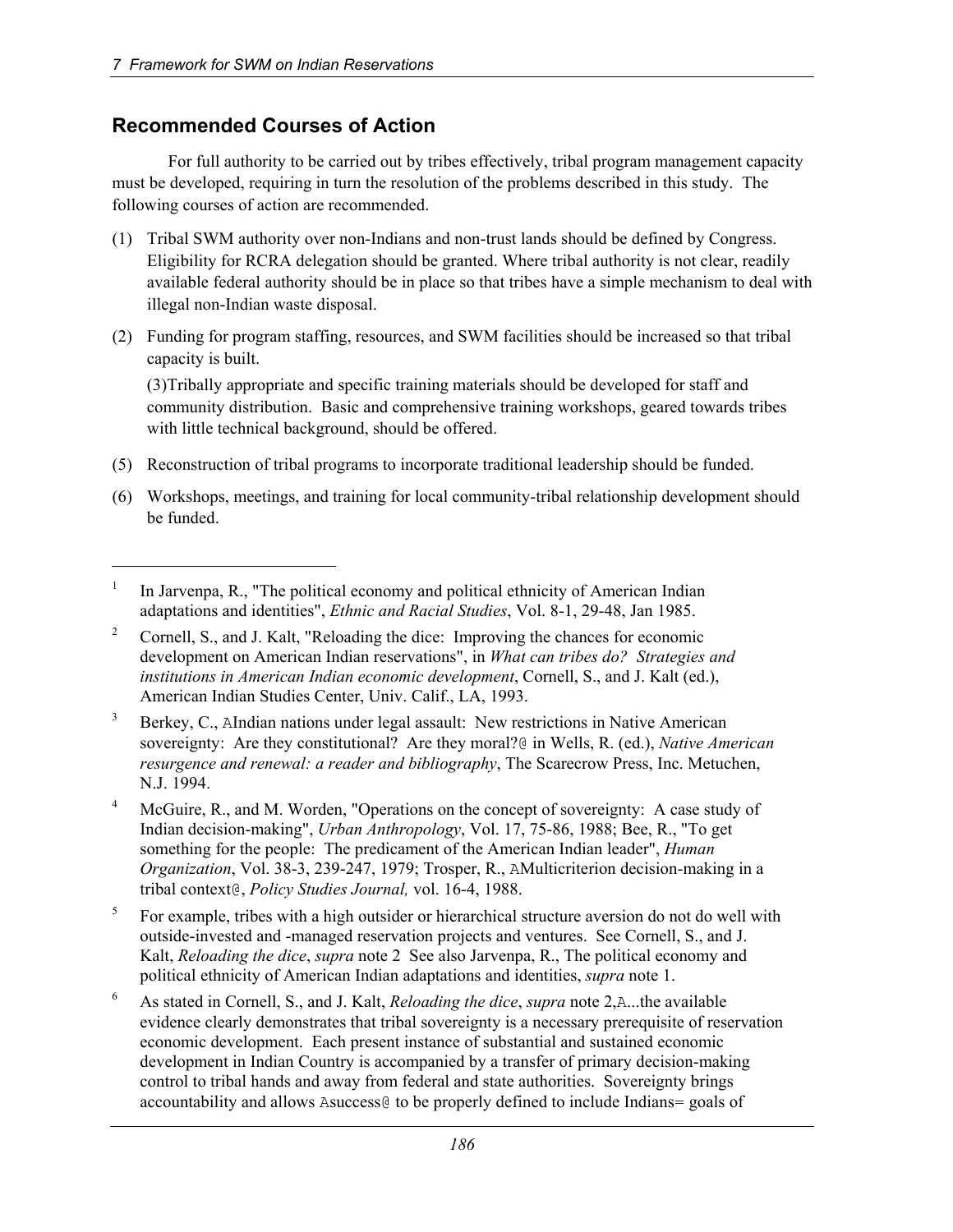political and social well-being along with economic well-being.

- 7 For example, see Merculieff, L., AThe key to conflict resolution: Reconnection to the sacred<sup>®</sup>, a case study of a Pribilof Aleut community decision to return to traditional decision making@, *Cultural Survival*, vol. 19-3, 61-1995.
- 8 Again, the phenomenon has been observed in reservation development projects in general. See in general Cornell, S., and J. Kalt (ed.),*What can tribes do? Strategies and institutions in American Indian economic development*, American Indian Studies Center, Univ. Calif., Los Angeles, CA, 1993.
- 9 See Ragsdale, J., Jr., "Indian reservations and the preservation of tribal culture: Beyond wardship to stewardship", *UMKC Law Review*, Vol. 59-8, 503 - 554, 1991.
- $10$  Geo-isolation of many tribes is due to past Federal-Indian policy of forced removal onto remote reservation lands, inhospitable to white settlers.
- <sup>11</sup> Ragsdale, J, Jr., *Indian reservations and the preservation of tribal culture, supra* note 9.
- <sup>12</sup> See for example, Pommersheim, F., "Economic development in Indian Country: What are the questions?", *American Indian Law Review*, Vol. 12, 1984.
- 13 For example, Bee, R., *To get something for the people* , *supra* note 4 and Bee, R., "The predicament of the Native American leader: a second look", *Human Organization*, Vol. 49-1, 56-63, 1990.
- <sup>14</sup> Assumes a life cycle of 20 yr and a return rate of 5 percent. Initial construction and capital costs for the incinerator and landfill amount to \$207 and \$1,200 per resident, respectively. Yearly operation and maintenances costs are \$149 and \$91 per resident. Field research for Zender, L., and G. Tchobanoglous, *Manual on open dumping assessment: Site closure and management*, Bureau of Indian Affairs Report, Portland Area Branch, December 1996.
- 15 Another way the decision might unfold is that the tribe *would* see the cost as too high. To defray costs, building a landfill that does not comply with federal regulations might be considered-- or perhaps maintaining, or allowing the continuance of, the present tribal waste disposal site(s). Such a scenario could explain a large number of the non-compliant tribal disposal sites on reservations. Here, the idea is that the tribe might see the benefit to tribal sovereignty as outweighing some sacrifice in design. Any ignored regulation(s) might be considered unnecessary to protect health. Due to program problems described in Chapter 6, technical knowledge to the contrary might be lacking, and tribal sovereignty concerns might make outside consultation undesirable. Too, the tribe may not wish to comply with federal regulations due to sovereignty concerns, regardless of cost feasibility. For example, monitoring and testing stipulations require the tribe to depend on outside expertise. Submitting reports can be viewed as confirming their lesser "dependent nation" legal status.
- <sup>16</sup> Anders, G., ASocial and economic consequences of Federal Indian Policy  $\theta$ , in Wells, R. (ed.), *Native American resurgence and renewal: a reader and bibliography*, The Scarecrow Press, Inc. Metuchen, N.J. 1994.
- 17 McGovern, D., *The Campo Indian landfill war: The fight for gold in California's garbage*, Univ. of Oklahoma Press, 1995.
- 18 McGuire, T., "Federal Indian policy: A framework for evaluation", *Human Organization* , Vol. 49-3, 1990. The terms Atribal sovereignty@, Aeconomic self-sufficiency@, and @cultural self-determination@, are employed by McGuire, roughly corresponding in this text to the terms tribal authority, self-determination, and cultural integrity. The primary conceptual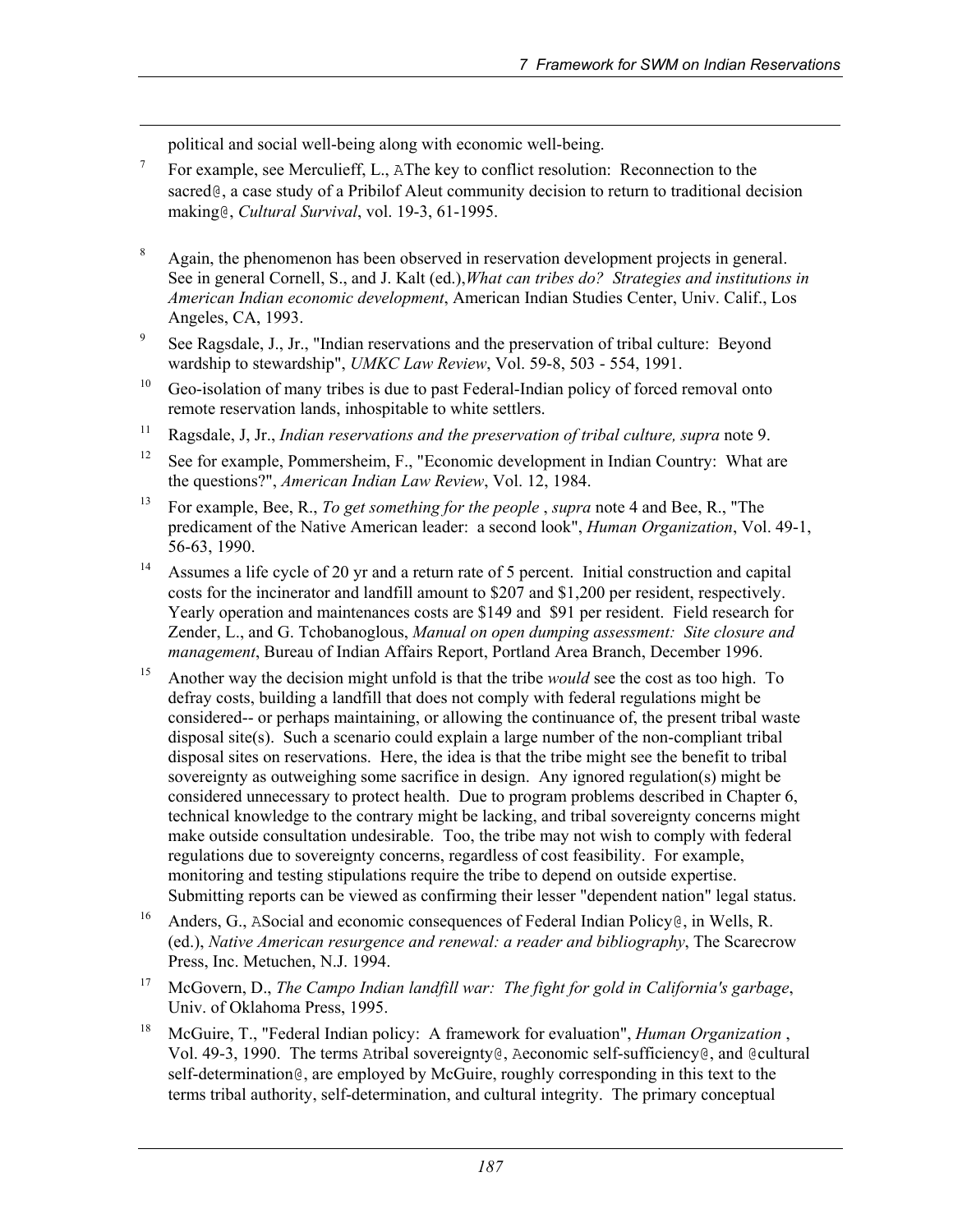difference is that McGuire=s Atribal sovereignty@ refers strictly to legal authority, and tribal authority here refers both to the legal and practical authority of tribes.

- $19$  Ibid. McGuire sees Court, Congressional, and Executive actions contrary to these objectives resulting from either attempts at balancing the three, or from exceptions necessitated by political expediency.
- 20 In Vellinga, M., "Many Indian casinos targeted for closure", *Sacramento Bee*, A4, May 14, 1998.

- <sup>22</sup> The 30 gaming tribes in California have combined revenues of over \$1 billion dollars per year. Magagnini, S., AFor some tribes, casinos fulfill american dream@, *Sacramento Bee*, A1, A10-12, Jul 2, 1997.
- <sup>23</sup> The compact was viewed as affecting sovereignty because it required a cap on the number of slot machines, local government input, assurance of non-Indian worker compensation benefits, and allowed some non-Indian workers to unionize.
- 24 Vellinga, M., *Many Indian casinos targeted for closure, supra* note 20.
- <sup>25</sup> For example, the loss of explicit legal authority might be constrained at, or near, zero. But one could imagine a case where lost legal authority was specific (so that it could not affect authority elsewhere), and the gains to cultural integrity and/or economic independence enormous, so broad tribal sovereignty would increase. For example, the Makah Nation chose to resume whale hunting after many decades absence. The move was seen as strengthening tribal sovereignty as a whole because it would revive cultural heritage. But there was some loss of perceived tribal authority because, while the tribe presented its case to the International Whaling Commission, it was unable to negotiate as an independent nation, but had to receive its whale quota indirectly through dealings with the federal government. See for example, Sanchez, R., "As tribe pursues whales, protestors pursue tribe; to Indians hunt is a matter of identity, to foes, a bad precedent", Washington Post, Oct 17, 1998, A1.
- 26 Cornell, S., and J. Kalt, *Reloading the dice*, *supra* note 2; Trosper, R., "Mind sets and economic development on Indian reservations", in *What can tribes do? Strategies and institutions in American Indian economic development*, Cornell, S., and J. Kalt (ed.), American Indian Studies Center, Univ. Calif., LA, 1993.
- 27 The groundbreaking work for innovation theory is Schumpeter, J., *The theory of economic development,* Oxford University Press, New York, 1961 (first published in 1911). See also, Drandakis, E., and E. Phelps, AA model of induced inverion, growth, and distribution@, *Economic Journal*, 823-840, Dec 1966; Samuelson, P., AA theory of induced innovation on Kennedy-von Weizsäcker lines, *Review of Economics and Statistics*, 1965; Atkinson, A., and Stiglitz, J., AA new view of tecnological change@, *Economic Journal,* 573-578, Sep 1969.
- 28 McGovern, D., *The Campo Indian landfill war, supra* note 17.
- 29 Cornell, S., and J. Kalt, *Reloading the dice*, *supra* note 2.
- 30 Ibid.
- $31$  For example, the most effective education tools to gain participation for the Zuni Pueblo recycling program were a videotape and school curriculum designed specifically for tribes. Tribal Solid Waste Training Needs Assessment Forum, Third National Tribal Conference on Environmental Management, Polson, Montana, May 21-23, 1996.
- $32$  For example, the Gila River Indian Community convinced tribal members to subsidize its new collection service by initiating community discussions at several public meetings, and

 $21$  Ibid.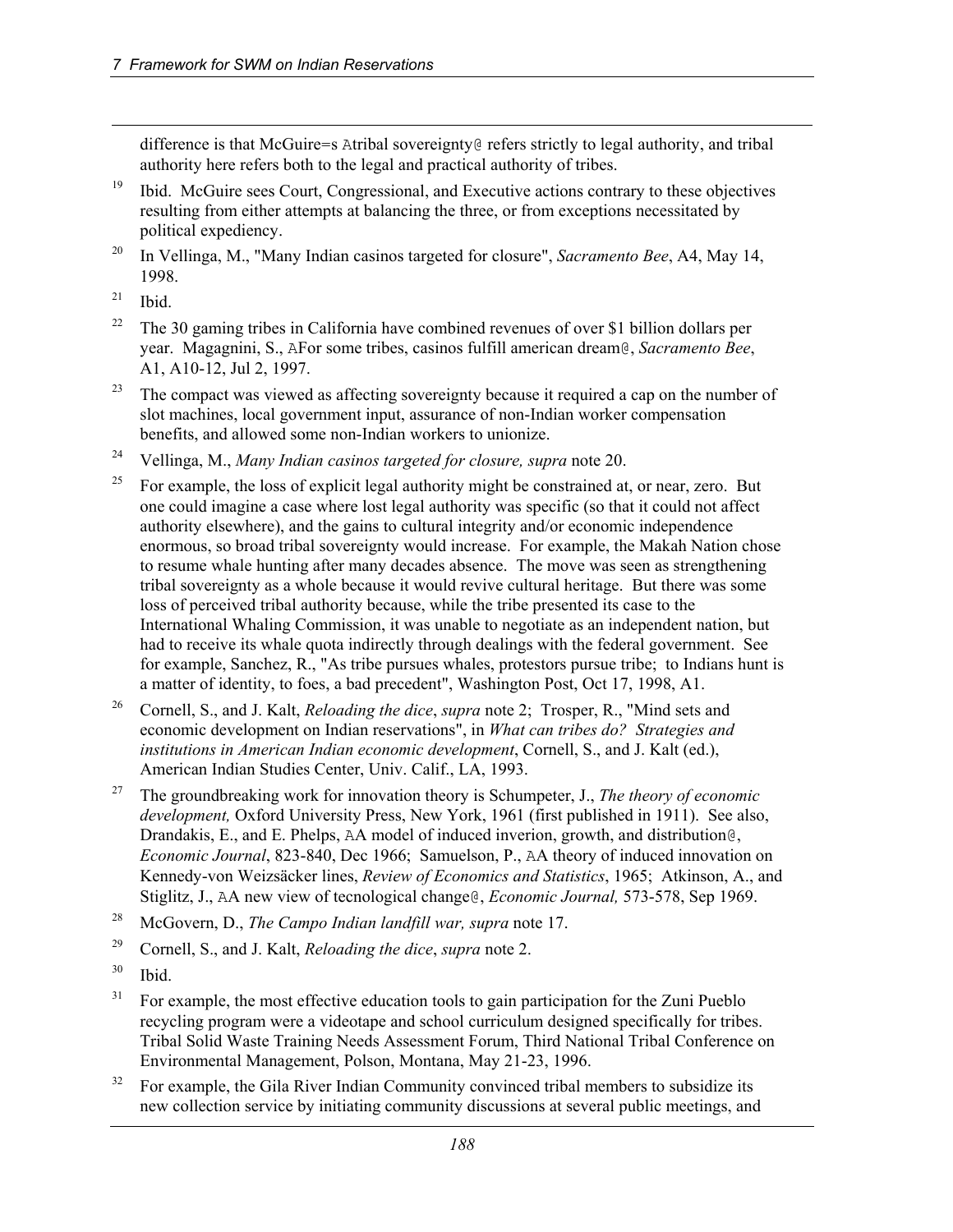allowing traditional decision making to work. The previous waste disposal practice had been open dumping at over 200 reservation sites. Ibid.

33 Ibid., see also generally for example, Jarvenpa, R., *The political economy and political ethnicity of American Indian adaptations and identities., supra* note 1.

- 35 Gover, Stetson, and Williams, P.C., *Survey of tribal actions to protect water quality and the implementation of the tribal amendments to the Clean Water Act*, National Indian Policy Center (NIPC), The George Washington Univ., Wash,. D.C., 1995.
- <sup>36</sup> Tribal Solid Waste Training Needs Assessment Forum, Third National Tribal Conference on Environmental Management, Polson, Montana, May 21-23, 1996.
- 37 Gover, Stetson, and Williams, P.C., *Survey of tribal actions*., *supra* note 35.
- 38 Solomon, S., "Tribal/county cooperation: Making it work at the local level" *Cultural Survival Quarterly*, Fall, 56- 60 1995.
- $39$  For example, the Quechan Tribe closed its open dump sites upon being apprised by the SWM manager that tribal sovereignty could be negatively impacted otherwise. Tribal Solid Waste Training Needs Assessment Forum, Third National Tribal Conference on Environmental Management, Polson, Montana, May 21-23, 1996.
- 40 For example, see Merculieff, L., *The key to conflict resolution: Reconnection to the sacred, supra* note 7.
- 41 See for example, Bigart, R., AIndian culture and industrialization@, *American Anthropologist*, vol. 74, 1180-1188, 1972. The study documents a successful electronics plant on the Yankton Sioux Reservation. Through offering schedule flexibility and piecework, tribal values were accommodated, while western values of efficiency were still met.
- $42$  For example, while not required because of facility size, the Hopi Tribe included monitoring wells, liners, and a leachate collection system in its newly constructed landfill. Tribal Solid Waste Training Needs Assessment Forum, Third National Tribal Conference on Environmental Management, Polson, Montana, May 21-23, 1996.
- 43 See for example, Cornell, S., and J. Kalt (ed.), *What can tribes do?, supra* note 26.
- 44 Environmental Protection Agency, *Native American Network*, Spr 1994.
- 45 Discussion notes, Indian Health Service, *Workshop on assessment of open dumping and solid waste management planning on Indian Lands*,, Red Lion Inn, Redding, Sacramento IHS Office, Sacramento, Double Tree Highland Resort, Rancho Bernardo, CA, Oct 10-11, 16-17, 22-23, 1996.
- 46 Native American Environmental Protection Coalition ,*Panel presentation*, Annual Tribal Environmental Conference, EPA Region IX, Nov, 1996.
- <sup>47</sup> Tribal Solid Waste Training Needs Assessment Forum, Third National Tribal Conference on Environmental Management, Polson, Montana, May 21-23, 1996.
- <sup>48</sup> For example, the Intertribal Council of Arizona association has funded Arizona tribes in wastestream assessment, SWM planning, and SWM education. Southern California gaming tribes donate \$75,000 per month to poorer regional tribes.
- 49 Notes, *Workshop on assessment of open dumping and solid waste management planning on Indian Lands*, Indian Health Service, Rancho Bernardo, CA, Oct 22-23, 1996.
- 50 For example, Castile, G., "Hegemony and Symbolism in Indian Policy", in *State and*

 $34$  Ibid.